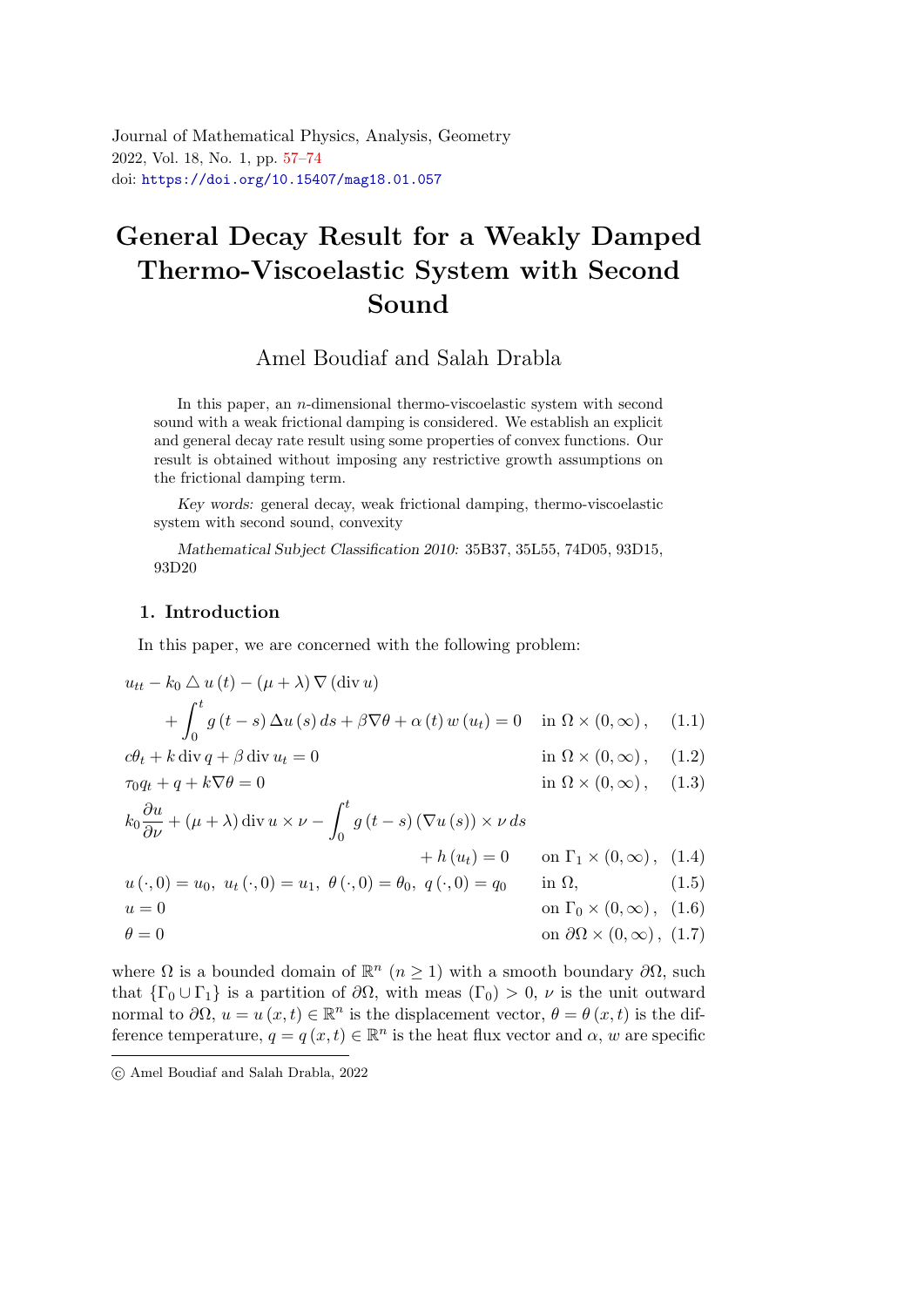positive functions. The coefficients  $k_0, \beta, c, \mu, \lambda, \tau_0$  are positive constants, where  $\tau_0$  is the thermal relaxation time, k is the heat conductivity and  $\mu$ ,  $\lambda$  are Lame moduli. The relaxation function  $q$  is a positive and uniformly decaying function, h is a function satisfying some conditions given in  $(G3)$ . The third equation of system  $(1.1)$ – $(1.7)$  represents Cattaneo's law of heat conduction modeling thermal disturbances as wave-like pulses traveling at finite speed. In this work, we study the decay properties of the solutions of  $(1.1)$ – $(1.7)$ .

This type of problem without viscoelastic term in the first equations (thermoelastic system with second sound) has been considered by many mathematicians during the past decades and many results have been established. In this regard, Racke [\[19\]](#page-17-1) established the existence result for the following n-dimensional problem:

<span id="page-1-0"></span> $u_{tt} - \mu \Delta u - (\mu + \lambda) \nabla (\text{div } u) + \beta \nabla \theta = 0$  in  $\Omega \times (0, +\infty)$ , (1.8)

$$
\theta_t + \gamma \operatorname{div} q + \delta \operatorname{div} u_t = 0 \qquad \text{in } \Omega \times (0, +\infty), \qquad (1.9)
$$

$$
\tau q_t + q + \kappa \nabla \theta = 0 \qquad \text{in } \Omega \times (0, +\infty), \qquad (1.10)
$$

$$
u(\cdot,0) = u_0, \ u_t(\cdot,0) = u_1, \ \theta(\cdot,0) = \theta_0, \ q(\cdot,0) = q_0 \quad \text{in } \Omega,
$$
\n(1.11)

<span id="page-1-1"></span>
$$
u = \theta = 0 \qquad \text{on } \partial\Omega \times [0, +\infty), \quad (1.12)
$$

where  $\Omega$  is a bounded domain of  $\mathbb{R}^n$  with a smooth boundary  $\partial\Omega$ ,  $u = u(x,t)$ ,  $q = q(x, t) \in \mathbb{R}^n$ , and  $\mu, \lambda, \beta, \gamma, \delta, \tau, \kappa$ , are positive constants, where  $\mu, \lambda$  are Lame moduli and  $\tau$  is the relaxation time, a small parameter compared to the others. He also proved, under the conditions rot  $u = \text{rot } q = 0$ , an exponential decay result for  $(1.8)$ – $(1.12)$ . This result is applied automatically to the radially symmetric solution since it is only a special case. Messaoudi [\[12\]](#page-16-0) considered  $(1.8)$ – $(1.12)$  in the presence of a source term and proved a blow up result for solutions with negative initial energy. This result was extended later to certain solutions with positive energy by Messaoudi and Said-Houari [\[15\]](#page-17-2). It is also worth mentioning the work of Messaoudi and Madani [\[13\]](#page-17-3) in which they considered a system similar to  $(1.8)$ – $(1.12)$  in the presence of a viscoelastic term acting in the domain and established a general uniform stability result for kernels of general decay type for which the usual exponential and polynomial decays are special cases.

Concerning stabilization by boundary feedback, we mention the recent work by Messaoudi and Al-Shehri [\[16\]](#page-17-4), where a system of the form

 $u_{tt} - \mu \Delta u - (\mu + \lambda) \nabla (\text{div } u) + \beta \nabla \theta = 0$  in  $\Omega \times (0, +\infty)$ , (1.13)  $c\theta_t + \kappa \operatorname{div} q + \beta \operatorname{div} u_t = 0$  in  $\Omega \times (0, +\infty)$ , (1.14)  $\tau_0 q_t + q + \kappa \nabla \theta = 0$  in  $\Omega \times (0, +\infty)$ , (1.15)

$$
u(\cdot,0) = u_0, \ u_t(\cdot,0) = u_1, \ \theta(\cdot,0) = \theta_0, \ q(\cdot,0) = q_0 \quad \text{in } \Omega, \tag{1.16}
$$

$$
u = 0 \quad \text{on } \Gamma_0 \times [0, +\infty), \ (1.17)
$$

$$
u(x,t) = -\int_0^t g(t-s)(\mu \frac{\partial u}{\partial \nu} + (\mu + \lambda)(\text{div } u)\nu)(s) ds \quad \text{on } \Gamma_1 \times [0, +\infty), \tag{1.18}
$$

$$
\theta = 0 \qquad \text{on } \partial\Omega \times [0, +\infty) \tag{1.19}
$$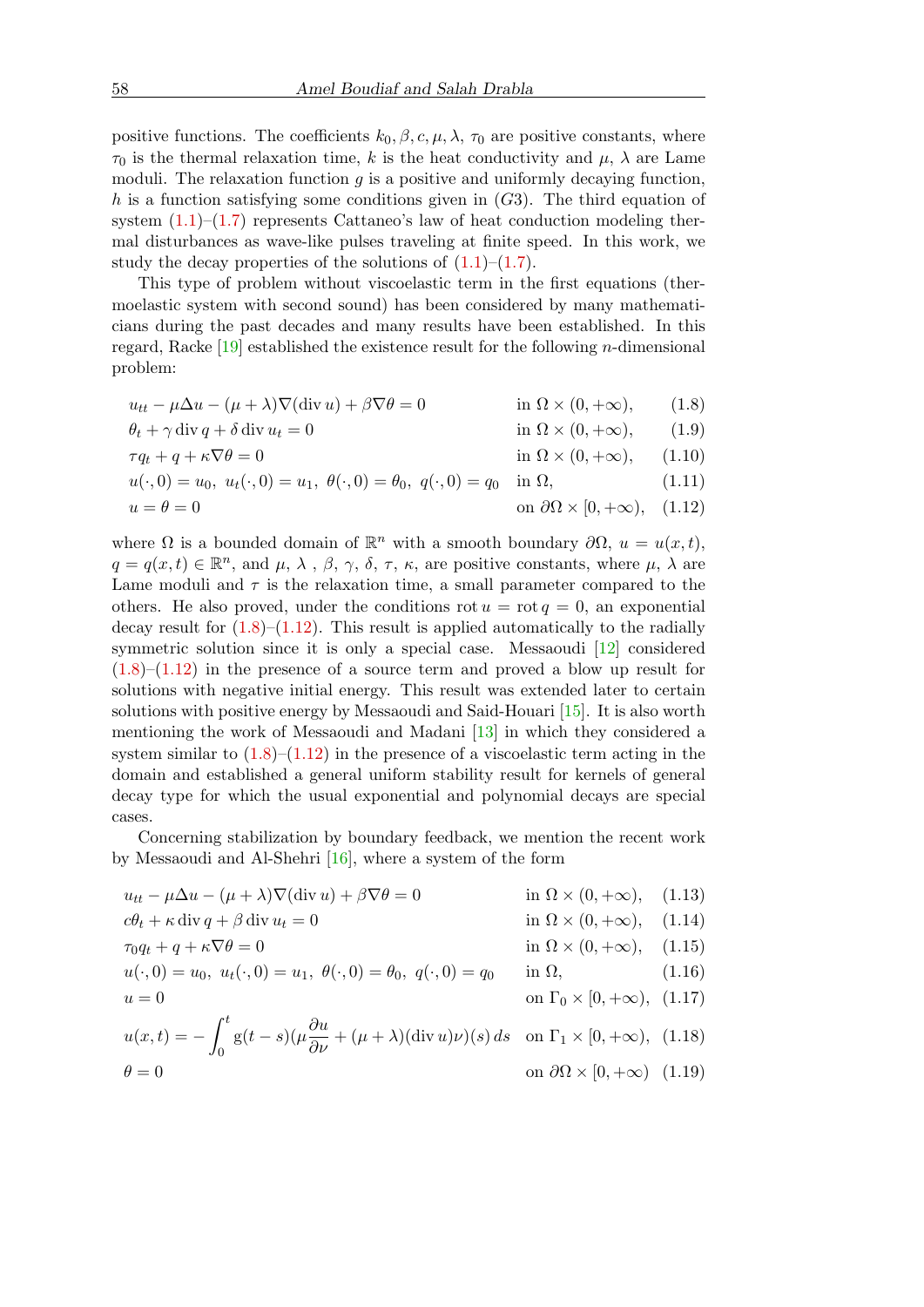was considered. Here  $\{\Gamma_0, \Gamma_1\}$  is a partition of  $\partial\Omega$ ,  $\nu$  is the outward normal to  $\partial\Omega$  and the kernel g is the relaxation function, which is positive and of general decay. Under suitable conditions on the boundary and for kernels of general type, a general decay result was established.

Drabla et al. [\[7\]](#page-16-1) analyzed the behavior of the solution of the system

$$
u_{tt} - \mu \Delta u - (\mu + \lambda) \nabla (\text{div } u) + \beta \nabla \theta + \alpha(t) \text{g}(u_t) = 0 \quad \text{in } \Omega \times (0, +\infty), \quad (1.20)
$$
  
\n
$$
c\theta_t + \kappa \text{ div } q + \beta \text{ div } u_t = 0 \qquad \text{in } \Omega \times (0, +\infty), \quad (1.21)
$$
  
\n
$$
\tau_0 q_t + q + \kappa \nabla \theta = 0 \qquad \text{in } \Omega \times (0, +\infty), \quad (1.22)
$$
  
\n
$$
u(\cdot, 0) = u_0, u_t(\cdot, 0) = u_1, \ \theta(\cdot, 0) = \theta_0, q(\cdot, 0) = q_0 \qquad \text{in } \Omega, \quad (1.23)
$$
  
\n
$$
u = \theta = 0 \qquad \text{on } \partial\Omega \times [0, +\infty). \quad (1.24)
$$

They established an explicit and general decay result depending on g and  $\alpha$ , for which the optimal exponential and polynomial decay rate estimates are only special cases. For more results, we refer the reader to Mustafa [\[17\]](#page-17-5) and Boulanouar and Drabla  $[4]$ . Our aim in this work is to study  $(1.1)$ – $(1.7)$ , in which the frictional damping considered is modulated by a time dependent coefficient  $\alpha(t)$ . More precisely, we intend to obtain a general relation between the decay rate for the energy (when t goes to infinity) and the functions w and  $\alpha$  without imposing any restrictive growth assumptions on the frictional damping term. The result of this paper provides an explicit energy decay formula that allows a larger class of functions w and  $\alpha$  for which the energy decay rates are not necessarily of exponential or polynomial types (see the examples in Section [3\)](#page-3-0). The proof is based on the multiplier method and makes use of some properties of convex functions including the use of the general Young's inequality and Jensen's inequality. These convexity arguments were introduced and developed by Lasiecka et al. ( [\[6\]](#page-16-3), [\[8\]](#page-16-4)- [\[10\]](#page-16-5)) and used by Liu and Zuazua [\[11\]](#page-16-6) and Alabau-Boussouira [\[1\]](#page-16-7). The paper is organized as follows. In Section [2,](#page-2-0) we present some notations and material needed for our work. The statement and the proof of our main result are given in Section [3.](#page-3-0)

#### <span id="page-2-0"></span>2. Preliminaries

<span id="page-2-1"></span>As in [\[3\]](#page-16-8), we consider the following hypotheses: (G1)  $g : \mathbb{R}^+ \to \mathbb{R}^+$  is a  $C^1$  function satisfying

$$
g(0) > 0, \quad k_0 - \int_0^\infty g(s) ds = l > 0.
$$
 (2.1)

<span id="page-2-3"></span>(G2)  $\alpha : \mathbb{R}_+ \to \mathbb{R}_+$  is a nonincreasing differentiable function such that

<span id="page-2-4"></span>
$$
g'(t) \le -\alpha(t) g(t), \quad t \ge 0. \tag{2.2}
$$

<span id="page-2-2"></span>(G3)  $h : \mathbb{R} \to \mathbb{R}$  is a nondecreasing function with

$$
h(s) s \ge \alpha |s|^2, \qquad s \in \mathbb{R}, \tag{2.3}
$$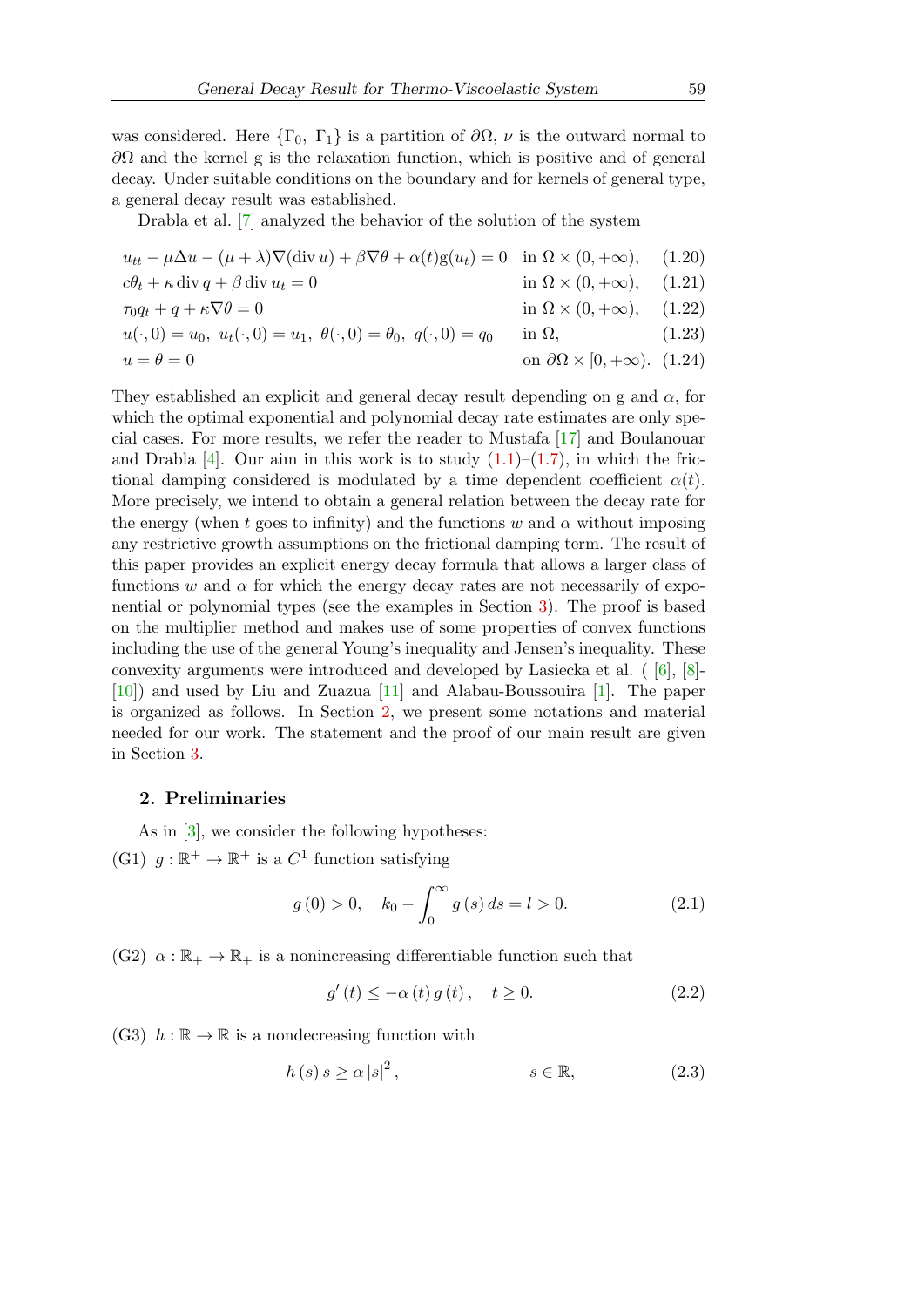$$
|h(s)| \le \gamma |s|, \qquad s \in \mathbb{R}, \tag{2.4}
$$

where  $\alpha$ ,  $\gamma$  are positive constants.

<span id="page-3-1"></span>(G4)  $w : \mathbb{R} \to \mathbb{R}$  is a nondecreasing  $C^0$  function such that there exist constants  $\varepsilon$ ,  $c_1$ ,  $c_2 > 0$ , and an increasing function  $G \in C^1([0, +\infty))$ , with  $G(0) = 0$ , and G is a linear or strictly convex  $C^2$  function on  $[0, \varepsilon)$  such that

$$
c_1 |s| \le |w(s)| \le c_2 \min\{|s|, |s|^p\} \qquad \text{if } |s| \ge \varepsilon,
$$
  

$$
s^2 + w^2(s) \le G^{-1}(sw(s)) \qquad \text{if } |s| \le \varepsilon,
$$
 (2.5)

and p satisfies

<span id="page-3-4"></span>
$$
1 \le p \le \frac{n+2}{n-2}, \quad n \ge 3,
$$
  

$$
1 \le p < \infty, \quad n = 1, 2.
$$

Remark 2.1. Hypothesis [\(G4\)](#page-3-1) implies that  $sw(s) > 0$  for all  $s \neq 0$ .

**Theorem 2.2.** Let hypotheses  $(G1)$ ,  $(G3)$  hold, in the sequel we assume that  $(u_0, u_1, \theta_0, q_0) \in \mathcal{H} = \left[H^2(\Omega) \cap H^1_{\Gamma_0}\right]^n \times \left[H^1_0(\Omega)\right] \times W$ , where

$$
W = \left\{ v \in \left[L^2(\Omega)\right]^n \mid \mathrm{div}\, v \in L^2(\Omega) \right\}.
$$

Then there exists a strong unique solution u of  $(1.1)$ – $(1.7)$  satisfying

$$
u \in \left[C\left([0,+\infty); H^2(\Omega) \cap H^1_{\Gamma_0}\right)\right]^n \cap \left[C^1\left([0,+\infty); H^1_{\Gamma_0}(\Omega)\right)\right]^n,
$$
  

$$
\theta \in C\left([0,+\infty); H^1_0(\Omega)\right) \cap C^1\left([0,+\infty); L^2(\Omega)\right),
$$
  

$$
q \in C^1\left([0,T); L^2(\Omega)\right).
$$

Proof. We can use [\[18,](#page-17-6) p. 185, Theorem 1.4].

<span id="page-3-3"></span>**Lemma 2.3** ([\[13\]](#page-17-3)). Let  $v \in [L^2(\Omega)]^n$ . Then  $\|\text{div } v\|_{H^{-1}(\Omega)} \leq \|v\|_{L^2(\Omega)}$ .

As in [\[13\]](#page-17-3), let  $\varphi$  be the solution of the problem

$$
\Delta \varphi = \theta \quad \text{in} \quad \Omega, \qquad \varphi = 0 \quad \text{on} \ \partial \Omega.
$$

Since  $\theta \in C^{1}([0, +\infty); L^{2}(\Omega))$ , then  $\varphi \in C^{1}([0, +\infty); H^{2}(\Omega) \cap H_{0}^{1}(\Omega))$  and

<span id="page-3-2"></span>
$$
\|\varphi(\cdot,t)\|_{H^{2}(\Omega)} \le c_0 \|\theta(\cdot,t)\|_{L^{2}(\Omega)}.
$$
\n(2.6)

#### <span id="page-3-0"></span>3. Decay of solutions

In this section, we focus our attention on the uniform decay of solutions to problem  $(1.1)$ – $(1.7)$ . For this purpose, we introduce the energy functional

$$
E(t) = \frac{1}{2} ||u_t||_2^2 + \frac{(\mu + \lambda)}{2} ||\text{div } u||_2^2 + \frac{c}{2} ||\theta||_2^2 + \frac{\tau_0}{2} ||q||_2^2
$$

 $\Box$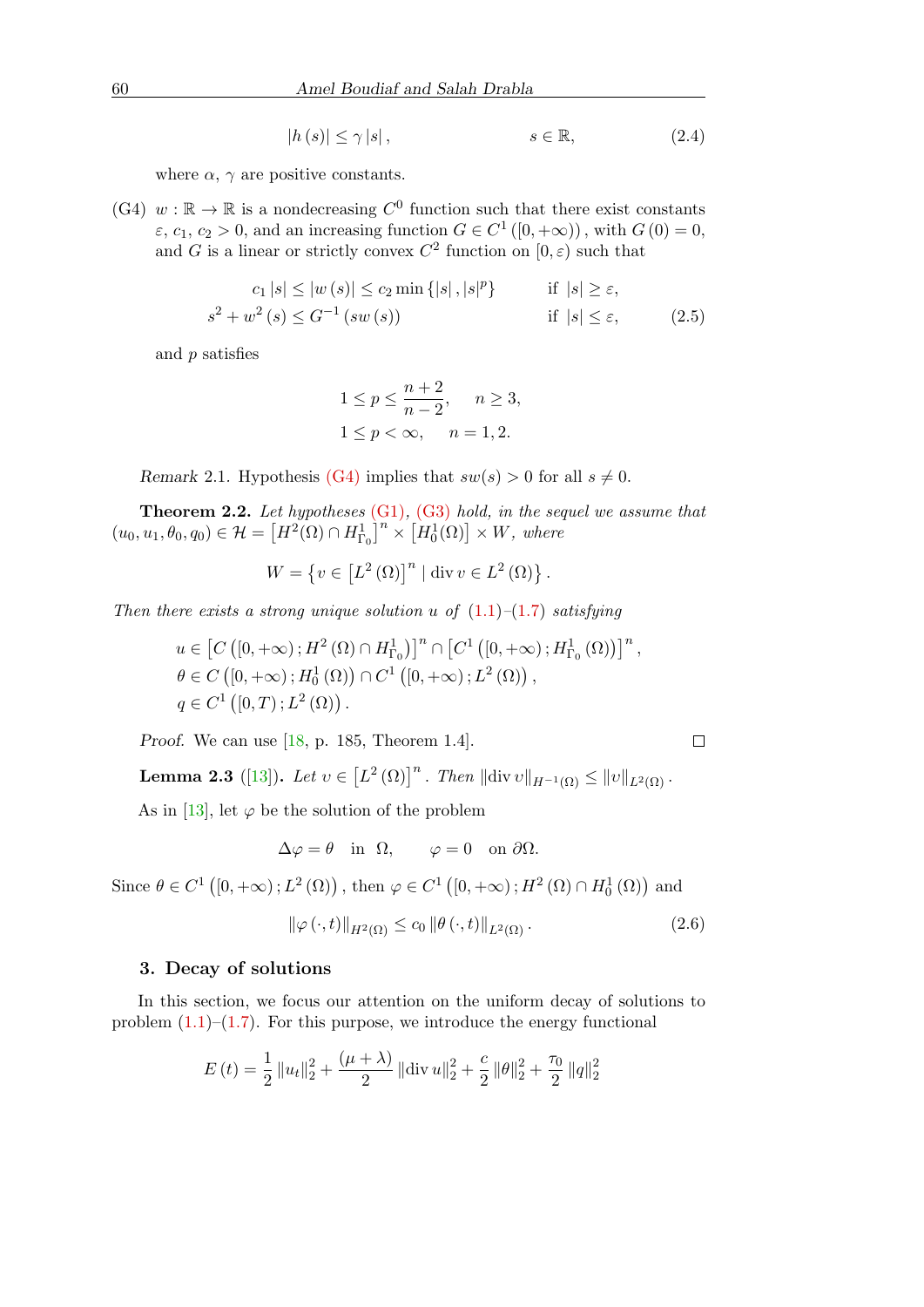$$
+\frac{1}{2}\left(k_0 - \int_0^t g(s) \, ds\right) \|\nabla u\|_2^2 + \frac{1}{2} \left(g \circ \nabla u\right)(t) \,,\tag{3.1}
$$

where

<span id="page-4-0"></span>
$$
(g \circ v)(t) = \int_0^t g(t - s) \|v(t) - v(s)\|_2^2 ds.
$$
 (3.2)

Adopting the proof of [\[20\]](#page-17-7), we still have the following results.

**Lemma 3.1.** For any  $u \in C^1([0, +\infty); H^1(\Omega))$ , we have

$$
\int_{\Omega} \int_0^t g(t-s) \nabla u(s) \nabla u_t ds dx = -\frac{1}{2} \int_{\Omega} g(t) |\nabla u(t)|^2 dx + \frac{1}{2} (g' \circ \nabla u) (t)
$$

$$
- \frac{1}{2} \frac{d}{dt} \left[ (g \circ \nabla u) (t) - \int_{\Omega} \int_0^t g(s) ds |\nabla u(t)|^2 dx \right]. \quad (3.3)
$$

**Lemma 3.2.** Let u be the solution of  $(1.1)$ – $(1.7)$  under assumptions  $(G1)$ – [\(G4\)](#page-3-1). Then the energy functional satisfies

$$
E'(t) = -\frac{1}{2} \int_{\Omega} g(t) |\nabla u(t)|^2 dx + \frac{1}{2} (g' \circ \nabla u)(t)
$$
  

$$
- \alpha(t) \int_{\Omega} u_t w(u_t) dx - \int_{\Omega} |q|^2 dx - \int_{\Gamma_1} u_t h(u_t) d\Gamma \le 0.
$$
 (3.4)

*Proof.* Multiplying [\(1.1\)](#page-0-2) by  $u_t$ , [\(1.2\)](#page-0-4) by  $\theta$ , and [\(1.3\)](#page-0-5) by q and integrating over  $\Omega$ , using integration by parts and the boundary condition, hypotheses  $(G1)$ – $(G4)$ and  $(3.3)$ , we obtain  $((3.4))$  $((3.4))$  $((3.4))$ .  $\Box$ 

Now we will study the asymptotic behavior of the energy functional  $E(t)$ . First, we define some functionals and establish Lemma [3.3.](#page-4-2) Let

<span id="page-4-3"></span><span id="page-4-1"></span>
$$
\mathcal{F}\left(t\right) = NE\left(t\right) + \Phi\left(t\right) + \Psi\left(t\right),\tag{3.5}
$$

where

$$
\Phi(t) = \int_{\Omega} u \left( u_t - \frac{\beta \tau_0}{k} q \right) dx, \tag{3.6}
$$

$$
\Psi(t) = -\int_{\Omega} u_t \int_0^t g\left(t - s\right) \left(u\left(t\right) - u\left(s\right)\right) ds \, dx - \tau_0 \int_{\Omega} q \nabla \varphi dx, \tag{3.7}
$$

and  $N$  is a positive constant to be specified later.

<span id="page-4-2"></span>**Lemma 3.3.** There exist two positive constants  $\beta_1$  and  $\beta_2$  such that the relation

<span id="page-4-4"></span>
$$
\beta_1 E(t) \le \mathcal{F}(t) \le \beta_2 E(t). \tag{3.8}
$$

Proof. By Hölder's inequality, Young's inequality, Poincaré's inequality and [\(2](#page-3-2).6), we deduce that

$$
|\Phi(t)| \le \frac{1}{2} \|u_t\|_2^2 + B^2 \|\nabla u\|_2^2 + \frac{\beta \tau_0}{2k} \|q\|_2^2,
$$
\n(3.9)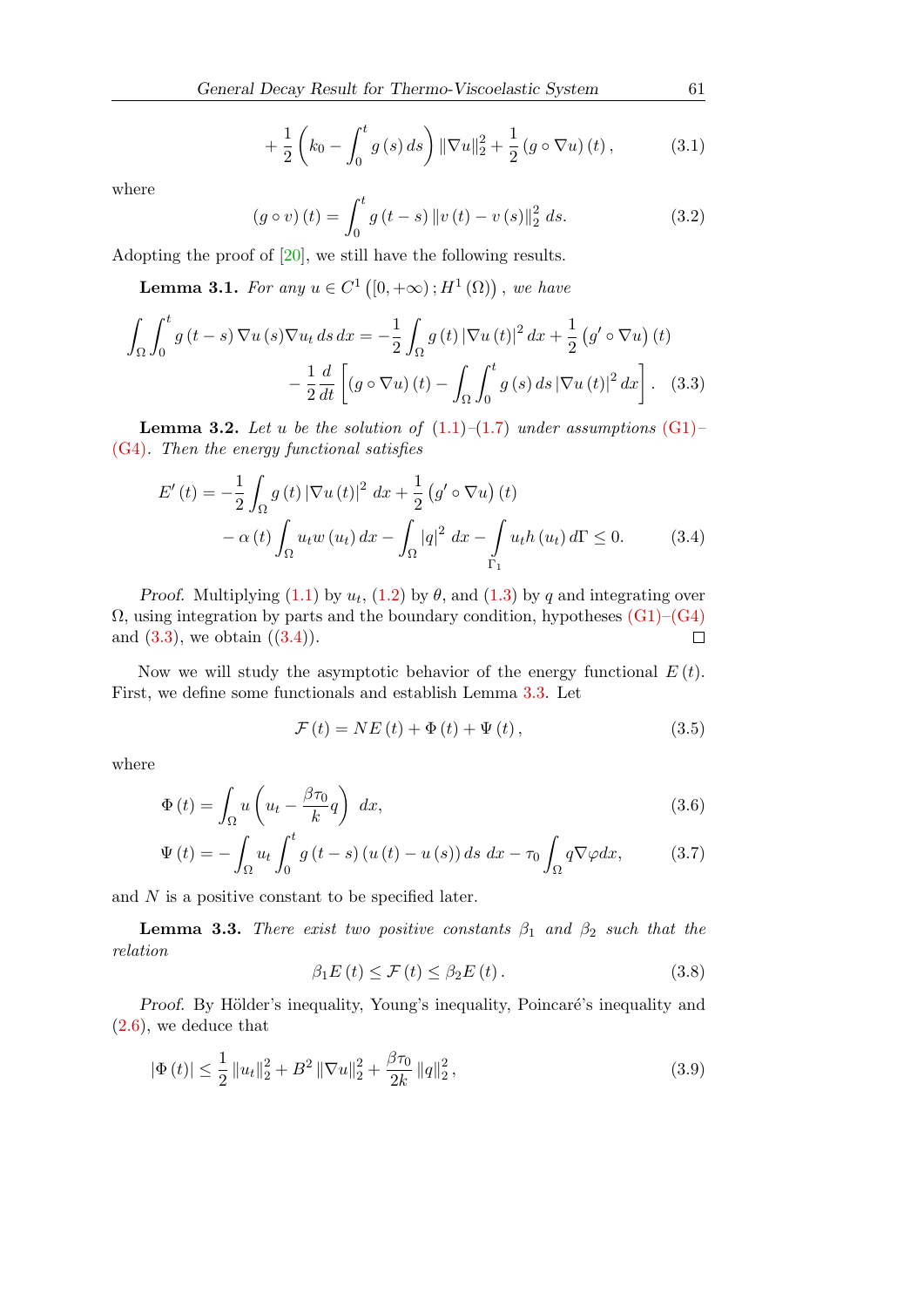$$
|\Psi(t)| \leq \frac{1}{2} ||u_t||_2^2 + \frac{1}{2} \int_{\Omega} \left( \int_0^t g(t-s) (u(t) - u(s)) ds \right)^2 dx
$$
  
+ 
$$
\frac{\tau_0}{2} ||q||_2^2 + \frac{1}{2} ||\nabla \varphi||_2^2
$$
  

$$
\leq \frac{1}{2} ||u_t||_2^2 + \frac{1}{2} \int_0^t g(s) ds \int_{\Omega} \int_0^t g(t-s) |u(t) - u(s)|^2 ds dx
$$
  
+ 
$$
\frac{\tau_0}{2} ||q||_2^2 + \frac{B^2}{2} ||\theta||_2^2
$$
  

$$
\leq \frac{1}{2} ||u_t||_2^2 + \frac{(k_0 - l) B^2}{2} (g \circ \nabla u)(t) + \frac{\tau_0}{2} ||q||_2^2 + \frac{B^2}{2} ||\theta||_2^2.
$$
 (3.10)

Hence, taking  $(3.5)$ ,  $(3.9)$ , and  $(3.10)$  $(3.10)$  into account, we have

$$
\mathcal{F}(t) = NE(t) + \Phi(t) + \Psi(t)
$$
  
\n
$$
\leq E(t) + ||u_t||_2^2 + B^2 ||\nabla u||_2^2 + c_1 (g \circ \nabla u) (t) + c_2 ||q||_2^2 + \frac{B^2}{2} ||\theta||_2^2
$$
  
\n
$$
\mathcal{F}(t) \geq E(t) - c_3 \left( ||u_t||_2^2 + ||\nabla u||_2^2 + (g \circ \nabla u) (t) + ||q||_2^2 + ||\theta||_2^2 \right),
$$

where  $c_1 = (k_0 - l) B^2/2$ ,  $c_2 = \frac{\beta \tau_0}{2k} + \frac{\tau_0}{2}$ , and  $c_3 = \max(1, B^2, c_1, c_2)$ . Thus, there exist two positive constants  $\beta_1$  and  $\beta_2$  such that

<span id="page-5-0"></span>
$$
\beta_1 E(t) \le \mathcal{F}(t) \le \beta_2 E(t). \tag{3.11}
$$

**Lemma 3.4.** Assume that  $(G1)$ – $(G4)$  hold. Then the functional

<span id="page-5-1"></span>
$$
\Phi(t) = \int_{\Omega} u \cdot \left( u_t - \frac{\beta \tau_0}{k} q \right) dx
$$

satisfies, along the solution of  $(1.1)$ – $(1.7)$ , the inequality

$$
\Phi'(t) \le -\frac{l}{2} \int_{\Omega} |\nabla u|^2 dx + 2 \int_{\Omega} u_t^2 dx + \frac{(k_0 - l)}{2l} (g \circ \nabla u)(t)
$$

$$
- (\mu + \lambda) \int_{\Omega} |\text{div } u|^2 dx + \frac{(\gamma B)^2}{2l} \int_{\Gamma_1} u_t^2 d\Gamma
$$

$$
- \alpha(t) \int_{\Omega} uw (u_t) dx + c \int_{\Omega} |q|^2 dx. \tag{3.12}
$$

Proof. By using the differential equation in  $(1.1)$ – $(1.7)$ , Green's identity, Poincaré's inequality and Young's inequality, we obtain

$$
\Phi'(t) = \int_{\Omega} |u_t|^2 dx - k_0 \int_{\Omega} |\nabla u|^2 dx - (\mu + \lambda) \int_{\Omega} |\text{div } u|^2 dx
$$

$$
+ \int_{\Omega} \nabla u(t) \int_0^t g(t - s) \nabla u(s) ds dx - \int_{\Gamma_1} h(u_t) u d\Gamma
$$

$$
- \alpha(t) \int_{\Omega} u w(u_t) dx - \beta \int_{\Omega} u \cdot \nabla \theta dx
$$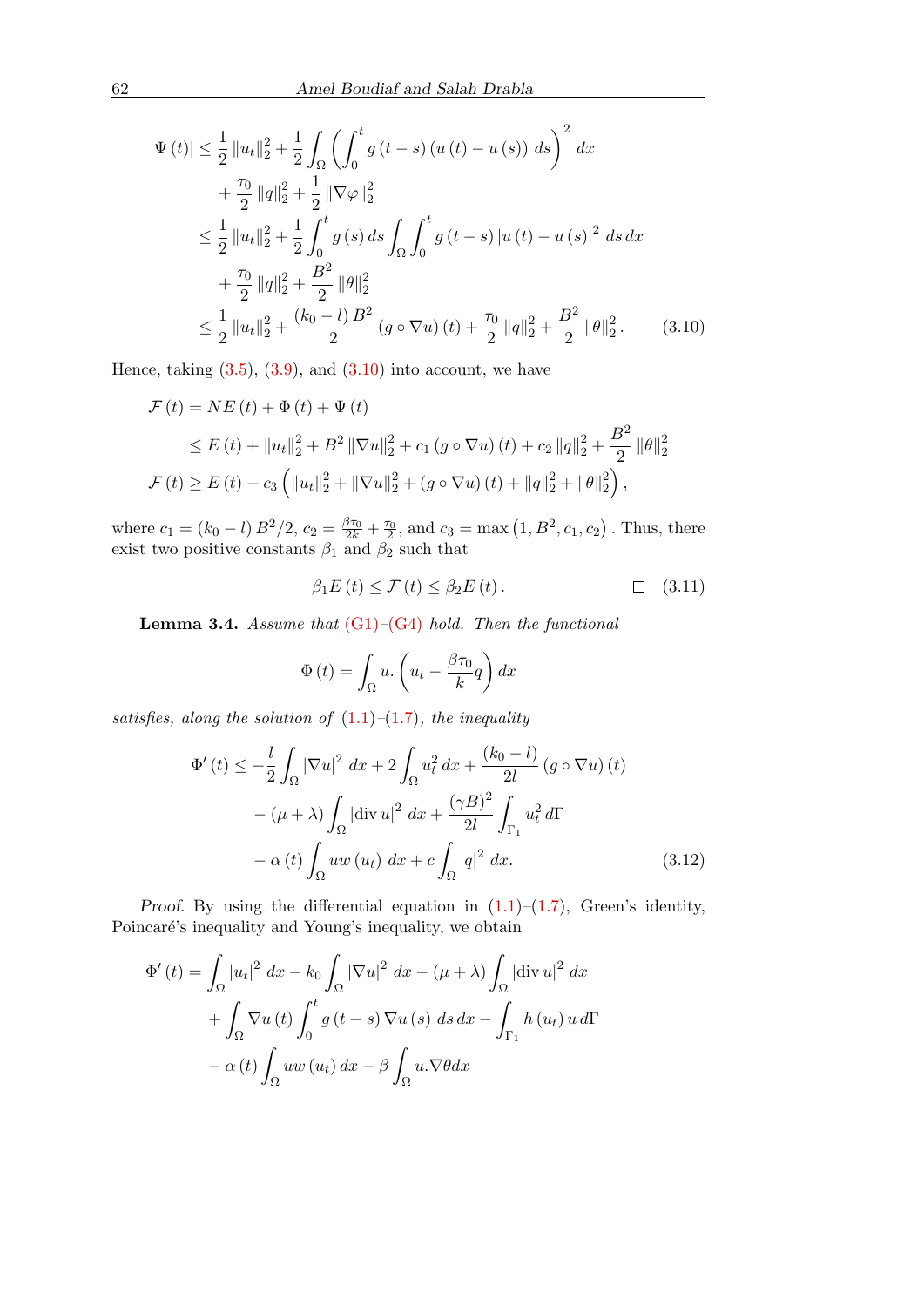$$
-\frac{\beta \tau_0}{k} \int_{\Omega} u_t q \, dx + \beta \int_{\Omega} u \nabla \theta \, dx + \frac{\beta}{k} \int_{\Omega} u q \, dx \tag{3.13}
$$

$$
\leq 2 \int_{\Omega} |u_t|^2 \, dx - (k_0 - B_1^2 \delta_1) \int_{\Omega} |\nabla u|^2 \, dx - (\mu + \lambda) \int_{\Omega} |\text{div } u|^2 \, dx
$$

<span id="page-6-1"></span><span id="page-6-0"></span>
$$
+\int_{\Omega} \nabla u(t) \int_{0}^{t} g(t-s) \nabla u(s) ds dx - \int_{\Gamma_{1}} h(u_{t}) u d\Gamma
$$
  
+ 
$$
c \int_{\Omega} |q|^{2} dx - \alpha(t) \int_{\Omega} u w(u_{t}) dx.
$$
 (3.14)

The fourth and the fifth terms on the right-hand side of  $(3.14)$  $(3.14)$  can be estimated as follows. From Hölder's inequality, Young's inequality, and  $(G1)$ , for  $\eta > 0$ , we have

$$
\int_{\Omega} \nabla u(t) \int_{0}^{t} g(t-s) \nabla u(s) ds dx
$$
\n
$$
\leq \frac{k_{0}}{2} \int_{\Omega} |\nabla u|^{2} dx + \frac{1}{2k_{0}} \int_{\Omega} \left( \int_{0}^{t} g(t-s) \nabla u(s) ds \right)^{2} dx
$$
\n
$$
\leq \frac{k_{0}}{2} \int_{\Omega} |\nabla u|^{2} dx
$$
\n
$$
+ \frac{1}{2k_{0}} \int_{\Omega} \left( \int_{0}^{t} g(t-s) (\nabla u(s) - \nabla u(t) + \nabla u(t)) ds \right)^{2} dx, (3.15)
$$

but

$$
\int_{\Omega} \left( \int_{0}^{t} g(t-s) \left( \nabla u(s) - \nabla u(t) + \nabla u(t) \right) ds \right)^{2} dx
$$
\n
$$
\leq \int_{\Omega} \left( \int_{0}^{t} g(t-s) \left( \left| \nabla u(s) - \nabla u(t) \right| + \left| \nabla u(t) \right| \right) ds \right)^{2} dx
$$
\n
$$
\leq \int_{\Omega} \left( \int_{0}^{t} g(t-s) \left( \left| \nabla u(s) - \nabla u(t) \right| \right) ds \right)^{2} dx
$$
\n
$$
+ \int_{\Omega} \left( \int_{0}^{t} g(t-s) \left( \left| \nabla u(t) \right| \right) ds \right)^{2} dx
$$
\n
$$
+ 2 \int_{\Omega} \left( \int_{0}^{t} g(t-s) \left( \left| \nabla u(s) - \nabla u(t) \right| \right) ds \right)
$$
\n
$$
\times \int_{\Omega} \left( \int_{0}^{t} g(t-s) \left( \left| \nabla u(t) \right| \right) ds \right) dx
$$
\n
$$
\leq (1 + \eta) \int_{\Omega} \left( \int_{0}^{t} g(t-s) \left( \left| \nabla u(t) \right| \right) ds \right)^{2} dx
$$
\n
$$
+ \left( 1 + \frac{1}{\eta} \right) \int_{\Omega} \left( \int_{0}^{t} g(t-s) \left( \left| \nabla u(s) - \nabla u(t) \right| \right) ds \right)^{2} dx.
$$
\n(3.16)

Thus, by using the fact that

$$
\int_{0}^{t} g(s) ds \le \int_{0}^{\infty} g(s) ds = k_{0} - l,
$$
\n(3.17)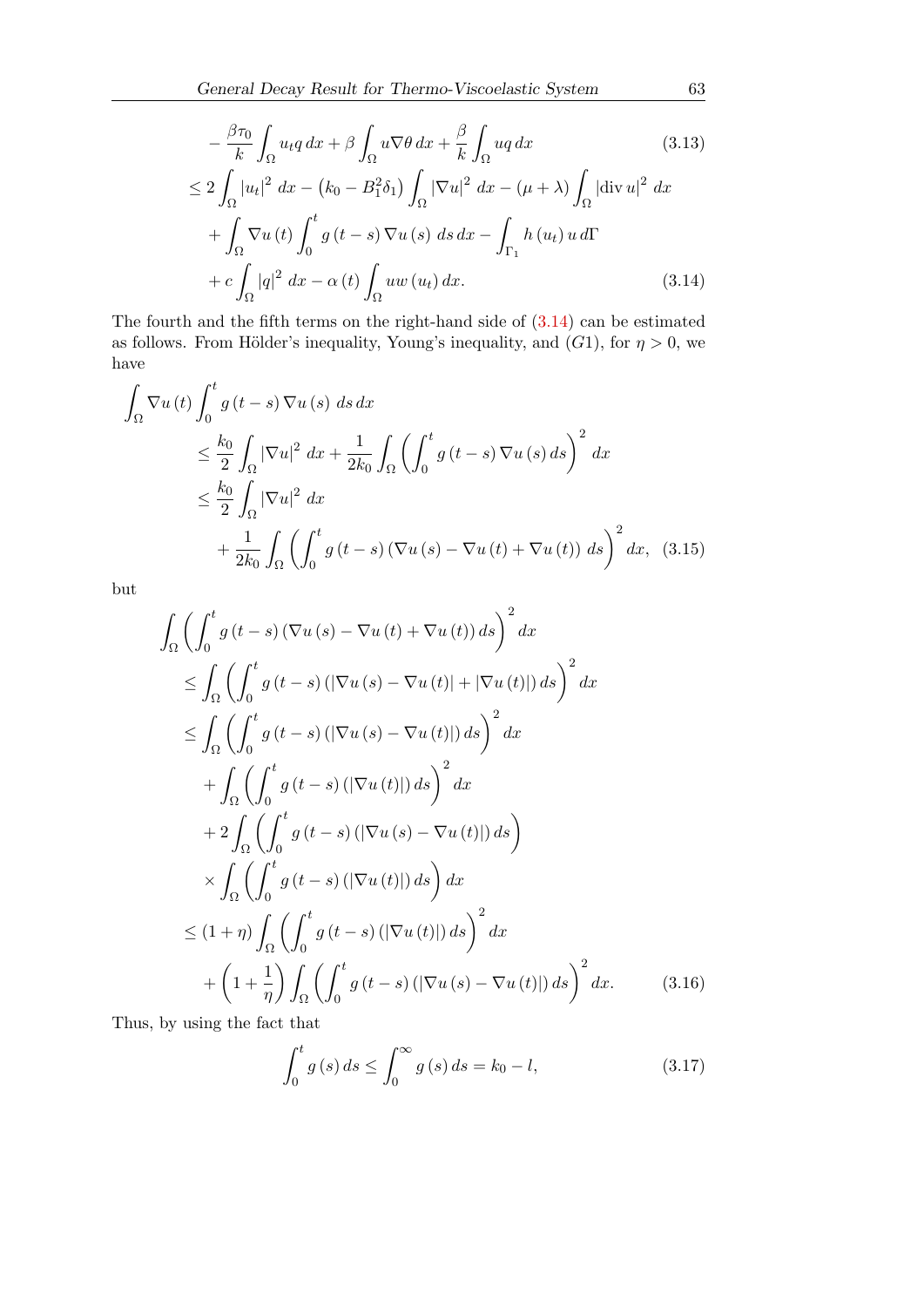we obtain

$$
\int_{\Omega} \nabla u(t) \int_0^t g(t-s) \nabla u(s) ds dx
$$
\n
$$
\leq \left[ \frac{k_0}{2} + \frac{1}{2k_0} (1+\eta) (k_0 - l)^2 \right] \int_{\Omega} |\nabla u|^2 dx
$$
\n
$$
+ \frac{1}{2k_0} \left( 1 + \frac{1}{\eta} \right) (k_0 - l) (g \circ \nabla u) (t).
$$
\n(3.18)

Employing Hölder's inequality, Young's inequality and  $(G_3)$ , for  $\delta_2 > 0$ , we obtain

<span id="page-7-1"></span><span id="page-7-0"></span>
$$
\int_{\Gamma_1} h(u_t) u d\Gamma \le \delta_2 B_2^2 \|\nabla u\|_2^2 + \frac{\gamma^2}{4\delta_2} \int_{\Gamma_1} u_t^2 d\Gamma. \tag{3.19}
$$

A substitution of (3.[18\)](#page-7-0) and (3.[19\)](#page-7-1) into (3.[14\)](#page-6-0) yields, we arrive at

$$
\Phi'(t) \le -\left(\frac{k_0}{2} - \frac{1}{2k_0} (1+\eta) (k_0 - l)^2 - B_1^2 (\delta_1) - B_2^2 (\delta_2)\right) \int_{\Omega} |\nabla u|^2 dx \n+ 2 \int_{\Omega} u_t^2 dx + \frac{1}{2k_0} \left(1 + \frac{1}{\eta}\right) (k_0 - l) (g \circ \nabla u) (t) - (\mu + \lambda) \int_{\Omega} |\text{div } u|^2 dx \n+ \frac{\gamma^2}{4\delta_2} \int_{\Gamma_1} u_t^2 d\Gamma - \alpha(t) \int_{\Omega} u w (u_t) dx + c \int_{\Omega} |q|^2 dx.
$$
\n(3.20)

Letting  $\eta = l/(k_0 - l)$ ,  $\delta_1 = l/2B_1^2$  and  $\delta_2 = l/2B_2^2$ , (3.[12\)](#page-5-1) is established.  $\Box$ 

**Lemma 3.5.** Let  $(u_0, u_1, \theta_0, q_0) \in \mathcal{H}$  and let  $(G1)$ – $(G3)$  hold. Then the functional

<span id="page-7-2"></span>
$$
\Psi(t) = -\int_{\Omega} u_t \int_0^t g(t-s) (u(t) - u(s)) ds dx - \tau_0 \int_{\Omega} q \cdot \nabla \varphi dx
$$

satisfies, along the solution of  $(1.1)$ – $(1.7)$  the inequality

$$
\Psi'(t) \leq -\left(\int_0^t g(s) \, ds - \delta - c_4\right) \|u_t\|_2^2 + \delta c_5 \|\nabla u\|_2^2 + c_6 \left(g \circ \nabla u\right)(t) \n+ (\mu + \lambda)^2 \delta \int_{\Omega} (div \ u)^2 \, dx + \delta \gamma^2 \int_{\Gamma_1} u_t^2 \, d\Gamma - \frac{g(0) \, B^2}{4 \delta} \left(g' \circ \nabla u\right)(t) \n+ \alpha^2 \left(t\right) \delta \int_{\Omega} w^2 \left(u_t\right) dx - \left(\frac{k}{2} - \beta^2 \delta\right) \int_{\Omega} |\theta|^2 \, dx + c_3 \int_{\Omega} |q|^2 \, dx, \quad (3.21)
$$

where  $c_3$ ,  $c_4$ ,  $c_5$  and  $c_6$  are positive constants.

Proof. Direct calculations give

$$
\Psi'(t) = -\int_{\Omega} u_{tt} \int_0^t g(t-s) (u(t) - u(s)) ds dx - \left( \int_0^t g(s) ds \right) \int_{\Omega} u_t^2 dx,
$$
  

$$
- \int_{\Omega} u_t \int_0^t g'(t-s) (u(t) - u(s)) ds dx
$$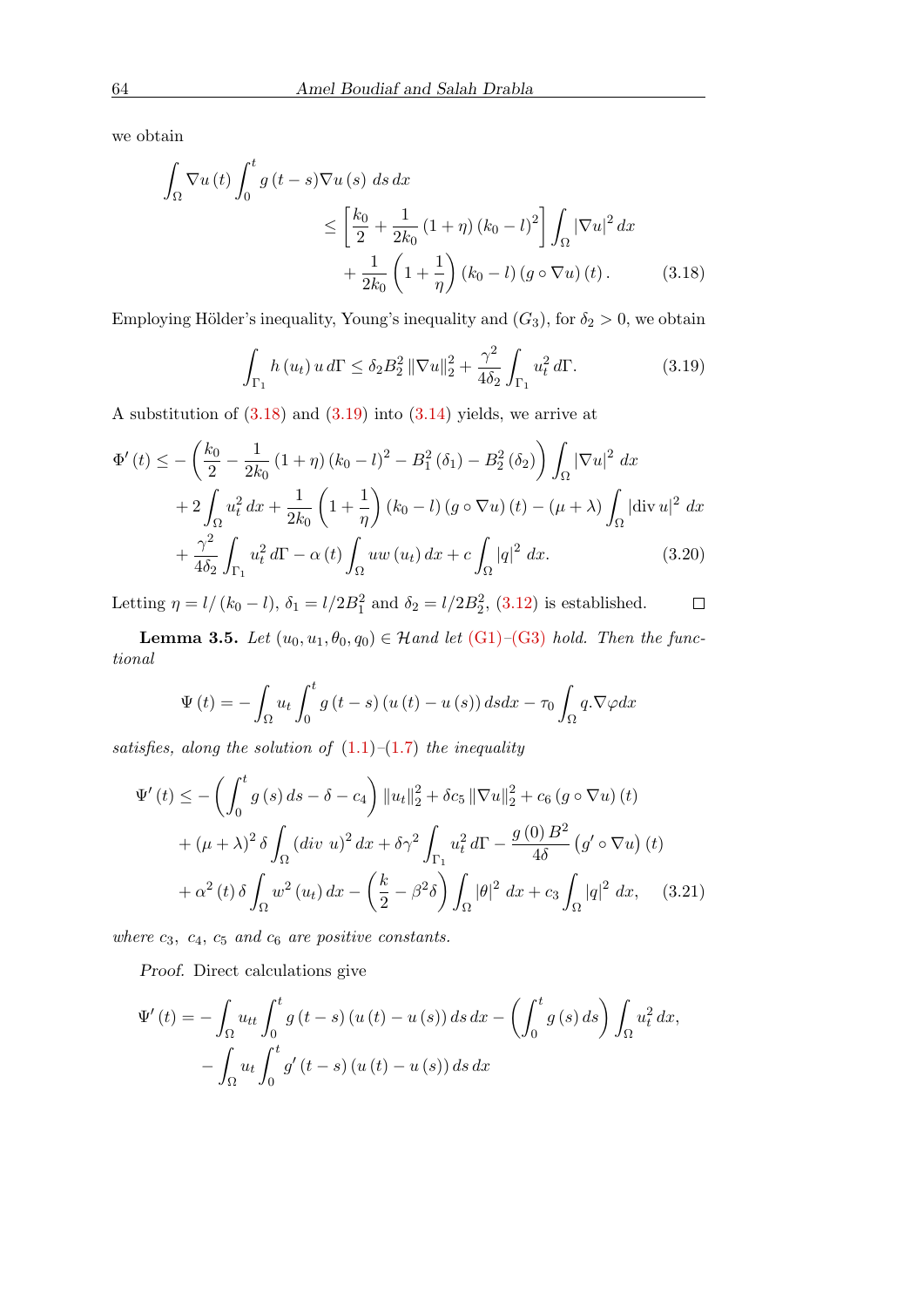$$
-\tau_0 \int_{\Omega} q_t \nabla \varphi \, dx - \tau_0 \int_{\Omega} q \nabla \varphi_t \, dx. \tag{3.22}
$$

Using  $(1.1)$ – $(1.7)$ , Green's identity and Young's inequality, we obtain

$$
\Psi'(t) = k_0 \int_{\Omega} \nabla u(t) \left( \int_0^t g(t-s) (\nabla u(t) - \nabla u(s)) ds \right) dx
$$
  
+  $(\mu + \lambda) \int_{\Omega} \text{div } u \left( \int_0^t g(t-s) (\nabla u(t) - \nabla u(s)) ds \right) dx$   
-  $\int_{\Omega} \left( \int_0^t g(t-s) \nabla u(s) ds \right) \left( \int_0^t g(t-s) (\nabla u(t) - \nabla u(s)) ds \right) dx$   
+  $\alpha(t) \int_{\Omega} w(u_t) \left( \int_0^t g(t-s) (u(t) - u(s)) ds \right) dx$   
+  $\int_{\Gamma_1} h(u_t) \int_0^t g(t-s) (u(t) - u(s)) ds d\Gamma$   
-  $\int_{\Omega} u_t \int_0^t g'(t-s) (u(t) - u(s)) ds dx - \left( \int_0^t g(s) ds \right) \int_{\Omega} u_t^2 dx$   
-  $\beta \int_{\Omega} \theta \int_0^t g(t-s) (\nabla u(t) - \nabla u(s)) ds dx$   
+  $\int_{\Omega} (q + k \nabla \theta) . \nabla \varphi dx - \tau_0 \int_{\Omega} q . \nabla (\Delta^{-1} \theta_t) dx.$  (3.23)

Similarly to (3.[13\)](#page-6-1), we estimate the right-hand side of (3.[23\)](#page-8-0). Using Young's inequality, Hölder's inequality,  $(3.3)$  $(3.3)$ ,  $(G_1)$ ,  $(G_2)$ , and  $(G_3)$ , for  $\delta > 0$ , we have

<span id="page-8-0"></span>
$$
\left| \int_{\Omega} k_0 \nabla u(t) \left( \int_0^t g(t-s) \left( \nabla u(t) - \nabla u(s) \right) ds \right) dx \right|
$$
  
\n
$$
\leq k_0^2 \delta \left\| \nabla u \right\|_2^2 + \frac{1}{4\delta} \int_{\Omega} \left( \int_0^t g(t-s) \left( \nabla u(t) - \nabla u(s) \right) ds \right)^2 dx
$$
  
\n
$$
\leq k_0^2 \delta \left\| \nabla u \right\|_2^2 + \frac{1}{4\delta} \int_0^t g(s) ds \int_{\Omega} \int_0^t g(t-s) \left| \nabla u(t) - \nabla u(s) \right|^2 ds dx
$$
  
\n
$$
\leq k_0^2 \delta \left\| \nabla u \right\|_2^2 + \frac{k_0 - l}{4\delta} (g \circ \nabla u)(t),
$$
  
\n
$$
(\mu + \lambda) \int_{\Omega} \operatorname{div} u \left( \int_0^t g(t-s) \left( \nabla u(t) - \nabla u(s) \right) ds \right) dx
$$
  
\n
$$
\leq (\mu + \lambda)^2 \delta \int_{\Omega} (\operatorname{div} u)^2 + \frac{k_0 - l}{4\delta} (g \circ \nabla u)(t),
$$
  
\n
$$
\int_{\Omega} \left( \int_0^t g(t-s) \nabla u(s) ds \right) \left( \int_0^t g(t-s) \left( \nabla u(t) - \nabla u(s) \right) ds \right) ds
$$
  
\n(3.25)

<span id="page-8-1"></span>
$$
\int_{\Omega} \left( \int_{0}^{t} g(t-s) \nabla u(s) ds \right) \left( \int_{0}^{t} g(t-s) \left( \nabla u(t) - \nabla u(s) \right) ds \right) dx
$$
  

$$
\leq \delta \int_{\Omega} \left( \int_{0}^{t} g(t-s) \nabla u(s) ds \right)^{2} dx
$$
  

$$
+ \frac{1}{4\delta} \int_{\Omega} \left( \int_{0}^{t} g(t-s) \left( \nabla u(t) - \nabla u(s) \right) ds \right)^{2} dx
$$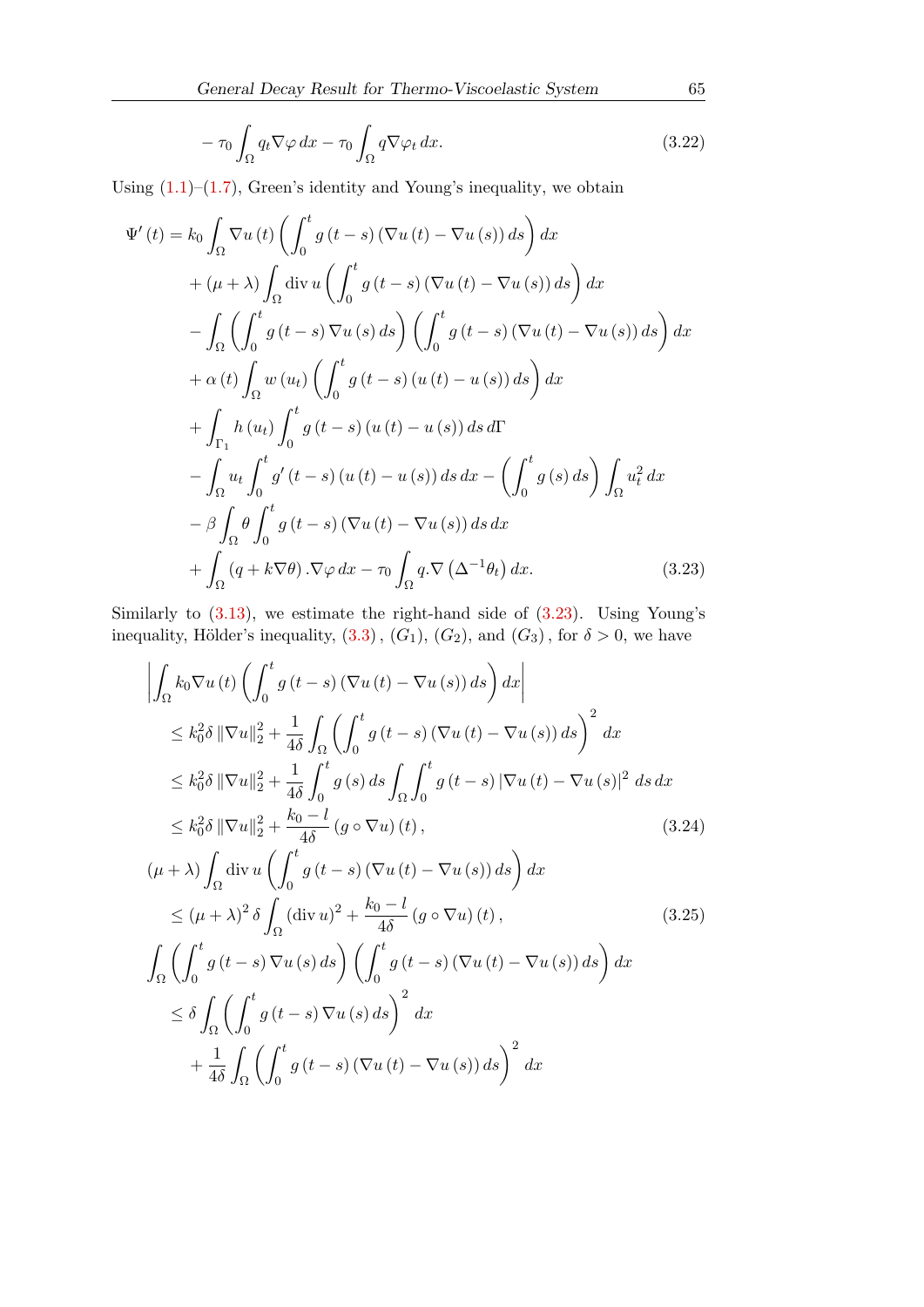$$
\leq 2\delta (k_0 - l)^2 \left\|\nabla u\right\|_2^2 + \left(2\delta + \frac{1}{4\delta}\right) (k_0 - l) \left(g \circ \nabla u\right)(t). \tag{3.26}
$$

For the fourth and fifth terms on the right-hand side of  $(3.23)$  $(3.23)$ , we have

$$
\alpha(t) \int_{\Omega} w(u_t) \left( \int_0^t g(t-s) (u(t) - u(s)) ds \right) dx
$$
  

$$
\leq \alpha^2(t) \delta \int_{\Omega} w^2 (u_t) dx + \frac{(k_0 - l) B^2}{4\delta} (g \circ \nabla u) (t) \qquad (3.27)
$$

and

$$
\int_{\Gamma_1} h(u_t) \int_0^t g(t-s) (u(t) - u(s)) ds d\Gamma
$$
\n
$$
\leq \delta \gamma^2 \int_{\Gamma_1} u_t^2 d\Gamma + \frac{(k_0 - l) B^2}{4\delta} (g \circ \nabla u) (t).
$$
\n(3.28)

As for the sixth and the seventh terms on the right-hand side of  $(3.23)$ , using Hölder's inequality, Young's inequality,  $(G1)$  and  $(G2)$ , we obtain

$$
\int_{\Omega} u_t \int_0^t g'(t-s) (u(t) - u(s)) ds dx \le \delta ||u_t||_2^2 - \frac{g(0)B^2}{4\delta} (g' \circ \nabla u) (t), (3.29)
$$
  

$$
\beta \int_{\Omega} \theta \left( \int_0^t g(t-s) (\nabla u(t) - \nabla u(s)) ds \right) dx
$$
  

$$
\le \beta^2 \delta \int_{\Omega} |\theta|^2 dx + \frac{(k_0 - l)}{4\delta} (g \circ \nabla u) (t), (3.30)
$$

and

$$
\int_{\Omega} (q + k \nabla \theta) \nabla \varphi \, dx - \tau_0 \int_{\Omega} q \nabla \left( \Delta^{-1} \theta_t \right) dx
$$
\n
$$
= -k \int_{\Omega} \theta^2 dx + \int_{\Omega} q \nabla \varphi \, dx
$$
\n
$$
- \tau_0 \int_{\Omega} q \nabla \left( \Delta^{-1} \left( \frac{-k}{c} \operatorname{div} q - \frac{\beta}{c} \operatorname{div} u_t \right) \right) dx
$$
\n
$$
\leq -k \int_{\Omega} \theta^2 dx + \frac{k}{2c_0} \int_{\Omega} |\nabla \varphi|^2 dx + \frac{c_0}{2k} \int_{\Omega} |q|^2 dx
$$
\n
$$
+ \frac{\tau_0}{2} \int_{\Omega} |q|^2 dx + \frac{\tau_0}{2} \int_{\Omega} \left| \nabla \left( \Delta^{-1} \left( \operatorname{div} \left( \frac{-k}{c} q - \frac{\beta}{c} u_t \right) \right) \right) \right|^2 dx. \quad (3.31)
$$

Since  $\left(\frac{-k}{c}\right)$  $\frac{-k}{c}q-\frac{\beta}{c}$  $\left(\frac{\beta}{c}u_t\right) \in \left(L^2\left(\Omega\right)\right)^n$  $\left(\frac{\beta}{c}u_t\right) \in \left(L^2\left(\Omega\right)\right)^n$  $\left(\frac{\beta}{c}u_t\right) \in \left(L^2\left(\Omega\right)\right)^n$  , recalling Lemma 2.3, we get div  $\left(\frac{-k}{c}\right)$  $\frac{-k}{c}q-\frac{\beta}{c}$  $\frac{\beta}{c}u_t\Big)\in$  $H^{-1}(\Omega)$ , then  $\Delta^{-1}$  (div  $\left(\frac{-k}{c}\right)$  $\frac{-k}{c}q-\frac{\beta}{c}$  $\left(\frac{\beta}{c}u_t\right)\right)\in H^1\left(\Omega\right)$  with

$$
\left\|\Delta^{-1}\left(\mathrm{div}\left(\frac{-k}{c}q-\frac{\beta}{c}u_t\right)\right)\right\|_{H^1(\Omega)} \le c_0 \left\|\mathrm{div}\left(\frac{-k}{c}q-\frac{\beta}{c}u_t\right)\right\|_{H^{-1}(\Omega)}
$$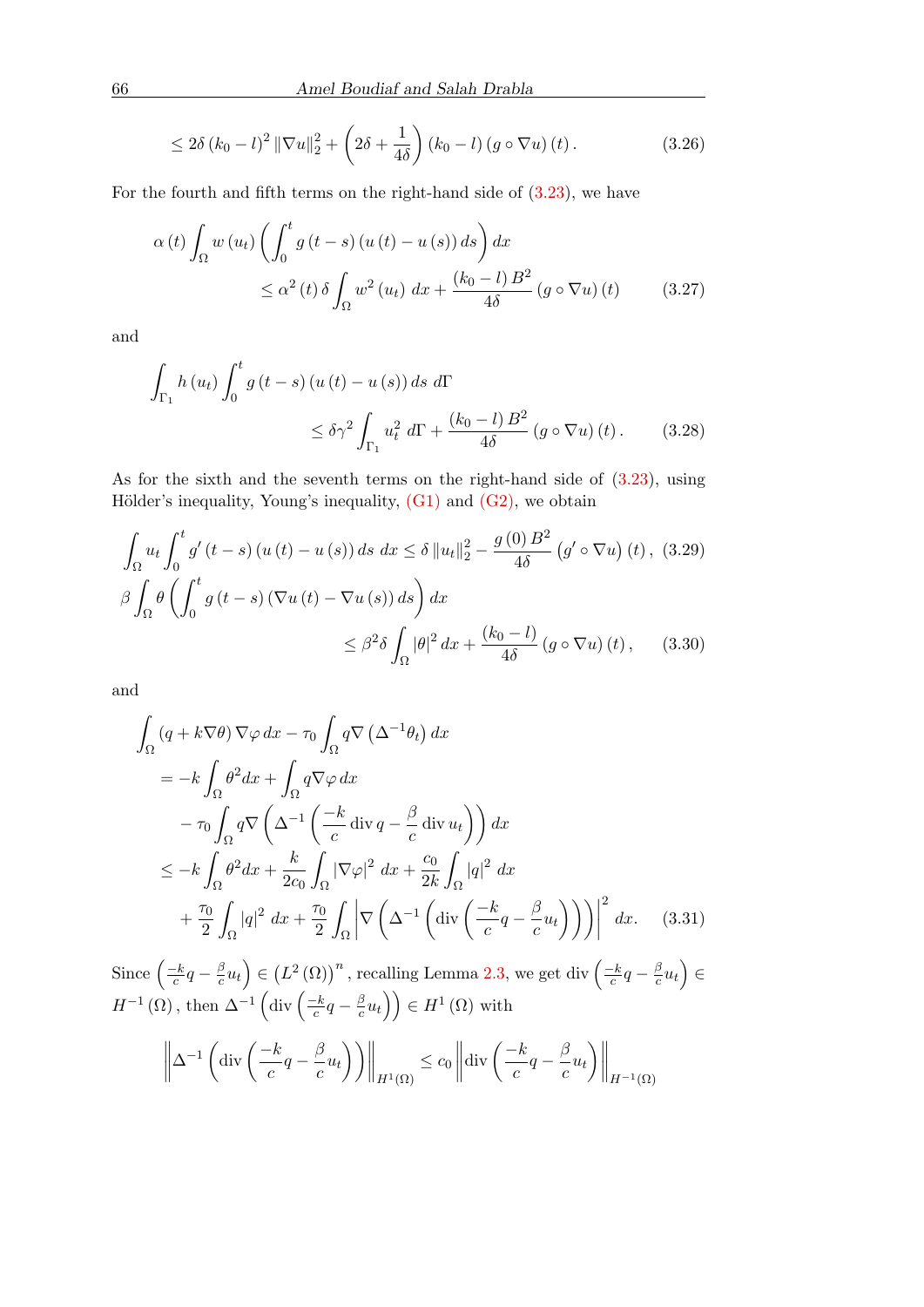$$
\leq c_0 \left\| \frac{k}{c} q + \frac{\beta}{c} u_t \right\|_{L^2(\Omega)} \leq c_1 \|q\|_{L^2(\Omega)} + c_2 \|u_t\|_{L^2(\Omega)} \tag{3.32}
$$

for some positive constants  $c_1$  and  $c_2$ . Thus, by using  $(2.6)$ , we arrive at

$$
\int_{\Omega} \left( q + k \nabla \theta \right) \nabla \varphi \, dx - \tau_0 \int_{\Omega} q \nabla \left( \Delta^{-1} \theta_t \right) dx
$$
\n
$$
\leq -\frac{k}{2} \int_{\Omega} \theta^2 \, dx + c_3 \int_{\Omega} |q|^2 \, dx + c_4 \int_{\Omega} |u_t|^2 \, dx. \tag{3.33}
$$

After combining estimates  $(3.24)-(3.33)$  $(3.24)-(3.33)$  $(3.24)-(3.33)$  $(3.24)-(3.33)$ ,  $(3.23)$  $(3.23)$  becomes

$$
\Psi'(t) \leq -\left(\int_0^t g(s) \, ds - \delta - c_4\right) \|u_t\|_2^2 + \delta c_5 \|\nabla u\|_2^2 + c_6 \left(g \circ \nabla u\right)(t) \n+ (\mu + \lambda)^2 \delta \int_{\Omega} (\text{div } u)^2 \, dx + \delta \gamma^2 \int_{\Gamma_1} u_t^2 \, d\Gamma - \frac{g(0) \, B^2}{4\delta} \left(g' \circ \nabla u\right)(t) \n+ \alpha^2 \left(t\right) \delta \int_{\Omega} w^2 \left(u_t\right) \, dx + c_3 \int_{\Omega} |q|^2 \, dx - \left(\frac{k}{2} - \beta^2 \delta\right) \int_{\Omega} |\theta|^2 \, dx, \tag{3.34}
$$

where

$$
c_5 = k_0^2 + 2(k_0 - l)^2 > 0
$$
,  $c_6 = (k_0 - l) \left(\frac{1}{\delta} + 2\delta + \frac{3B^2}{4\delta}\right) > 0$ .

Thus (3.[21\)](#page-7-2) is established.

By using  $(2.2)$  $(2.2)$ ,  $(3.4)$  $(3.4)$ ,  $(3.5)$  $(3.5)$ ,  $(3.12)$  $(3.12)$ , and  $(3.21)$  $(3.21)$ , we obtain

$$
\mathcal{F}'(t) \leq -(N - g_0 - c_4) \int_{\Omega} u_t^2 dx + \left( (N + 2) \int_{\Omega} u_t^2 dx - \alpha(t) \int_{\Omega} u w (u_t) dx \right)
$$
  
\n
$$
- N\alpha(t) \int_{\Omega} u_t w (u_t) dx - \left( \frac{l}{2} - \delta c_5 \right) \int_{\Omega} |\nabla u|^2 dx
$$
  
\n
$$
+ \left( \frac{(k_0 - l)}{2l} + c_6 \right) (g \circ \nabla u) (t)
$$
  
\n
$$
- (\mu + \lambda) (1 - \delta (\mu + \lambda)) \int_{\Omega} |\text{div } u|^2 dx + \alpha^2(t) \delta \int_{\Omega} w^2 (u_t) dx
$$
  
\n
$$
- \left( \frac{k}{2} - \beta^2 \delta \right) \int_{\Omega} |\theta|^2 dx - \left( \alpha N - \frac{(B_2 \gamma)^2}{2l} - \delta \gamma^2 \right) \int_{\Gamma_1} u_t^2 d\Gamma
$$
  
\n
$$
+ \left( \frac{N}{2} - \frac{g(0) B^2}{4\delta} \right) (g' \circ \nabla u) (t) - (N - c - c_3) \int_{\Omega} |q|^2 dx. \tag{3.35}
$$

We have used the fact that for any  $t_0 > 0$ ,

$$
\int_0^t g(s) \, ds \ge \int_0^{t_0} g(s) \, ds = g_0, \quad t \ge t_0,\tag{3.36}
$$

```
\Box
```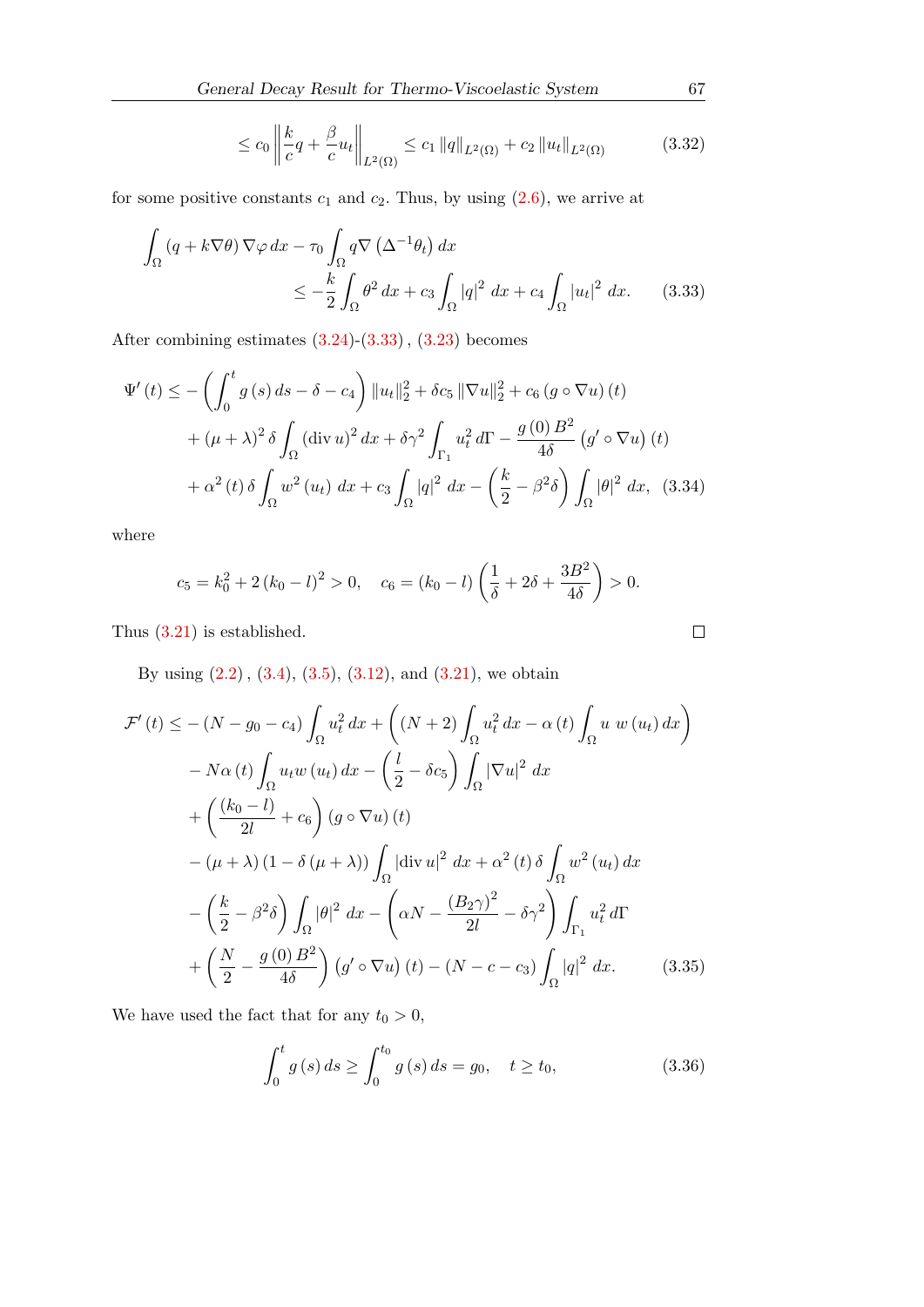because g is positive and continuous with  $g(0) > 0$ . At this point, we choose N large and  $\delta$  small enough such that

$$
k_1 = N - g_0 - c_4 > 0,\t\t(3.37)
$$

$$
k_2 = \frac{l}{2} - \delta c_5 > 0,\t\t(3.38)
$$

$$
k_3 = 1 - \delta(\mu + \lambda) > 0,
$$
\n(3.39)

$$
k_4 = \frac{k}{2} - \beta^2 \delta > 0,\t\t(3.40)
$$

$$
k_5 = \alpha N - \frac{(B_2 \gamma)^2}{2l} - \delta \gamma^2 > 0,
$$
\n(3.41)

$$
k_6 = N - c - c_3 > 0. \tag{3.42}
$$

Hence, for all  $t_0 > 0$ , we arrive at

$$
\mathcal{F}'(t) \leq -k_1 \|u_t\|_2^2 - k_2 \|\nabla u\|_2^2 + c_7 (g \circ \nabla u)(t) + \alpha^2 (t) \delta \int_{\Omega} w^2 (u_t) dx
$$
  

$$
-k_3 \int_{\Omega} |\text{div } u|^2 dx + c_8 \int_{\Omega} (u_t^2 + |uw (u_t)|) dx - N\alpha (t) \int_{\Omega} u_t w (u_t) dx
$$
  

$$
-k_4 \|\theta\|_2^2 - k_5 \int_{\Gamma_1} u_t^2 d\Gamma + c_9 (g' \circ \nabla u)(t) - k_6 \|q\|_2^2, \qquad (3.43)
$$

which yields

$$
\mathcal{F}'(t) \leq -c_{10}E(t) + c_{11}(g \circ \nabla u)(t) \n+ c\left(\int_{\Omega} w^2(u_t) dx + \int_{\Omega} (u_t^2 + |uw(u_t)|) dx\right)
$$
\n(3.44)

for some positive constants  $c_7 - c_{11}$ .

Now, let us choose  $0<\varepsilon_1\leq\varepsilon$  such that

<span id="page-11-2"></span> $sw(s) \le \min\{\varepsilon, G(\varepsilon)\}\$ for all  $|s| \le \varepsilon_1.$  (3.45)

Then it is easy to show that

<span id="page-11-0"></span>
$$
\begin{cases} c'_1 |s| \le |w(s)| \le c'_2 \min\{|s|, |s|^p\} & \text{if } |s| \ge \varepsilon_3, \\ s^2 + w^2(s) \le G^{-1}(sw(s)) & \text{if } |s| \le \varepsilon_3. \end{cases}
$$
(3.46)

Considering the following partition of  $\Omega$ :

$$
\Omega_1 = \{x \in \Omega : |u_t| \le \varepsilon_1\}, \quad \Omega_2 = \{x \in \Omega : |u_t| > \varepsilon_1\},\
$$

from  $(3.46)$  $(3.46)$ , we have

<span id="page-11-1"></span>
$$
\int_{\Omega_2} w^2(u_t) dx \le -c_{12} E'(t).
$$
 (3.47)

Using also Poincaré's inequality,  $(3.46)$  $(3.46)$ , the Hölder's inequality and Young's inequality, we see that: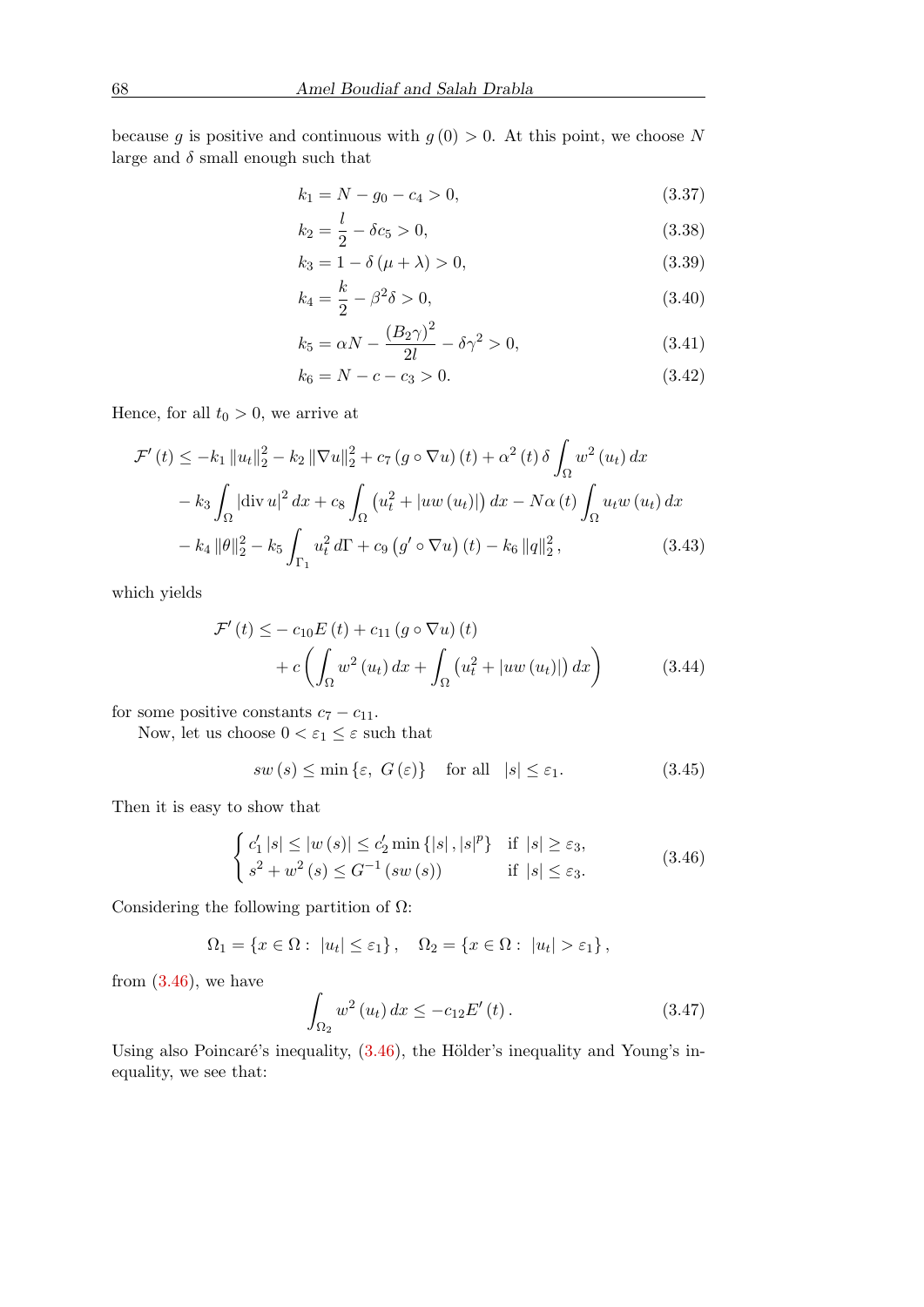If  $\min \{|u_t|, |u_t|^p\} = |u_t|$ , then

<span id="page-12-0"></span>
$$
\int_{\Omega_2} |uw(u_t)| \, dx \le \int_{\Omega_2} |u| |u_t| \, dx \le Bc \|\nabla u\|_{L^2(\Omega)} \|u_t\|_{L^2(\Omega)} \le c_{13} E(t). \tag{3.48}
$$

If  $\min \{|u_t|, |u_t|^p\} = |u_t|^p$ , then

<span id="page-12-1"></span>
$$
\int_{\Omega_2} |uw(u_t)| \, dx \le \left( \int_{\Omega_2} |u|^{q+1} \, dx \right)^{\frac{1}{p+1}} \left( \int_{\Omega_2} |w(u_t)|^{1+\frac{1}{p}} \, dx \right)^{\frac{p}{p+1}} \n\le cB \left( \int_{\Omega} |\nabla u|^2 \, dx \right)^{\frac{1}{2}} \left( \int_{\Omega_2} |w(u_t)|^{1+\frac{1}{q}} \, dx \right)^{\frac{p}{p+1}} \n\le cB \left( \int_{\Omega} |\nabla u|^2 \, dx \right)^{\frac{1}{2}} \left( \int_{\Omega_2} u_t w(u_t) \, dx \right)^{\frac{p}{p+1}}.
$$
\n(3.49)

Thus, from  $(3.48)$  $(3.48)$  and  $(3.49)$  $(3.49)$ , we deduce that

$$
\int_{\Omega_2} (|u_t|^2 + |uw(u_t)|) dx
$$
\n
$$
\leq c \int_{\Omega_2} u_t w(u_t) dx + cB \left( \int_{\Omega} |\nabla u|^2 dx \right)^{\frac{1}{2}} \left( \int_{\Omega_2} u_t w(u_t) dx \right)^{\frac{p}{p+1}} + c_{13} E(t)
$$
\n
$$
\leq -cE'(t) + cE(t)^{\frac{1}{2}} \left( -E'(t) \right)^{\frac{p}{p+1}} + c_{13} E(t),
$$

where  $c, c_{13} > 0$ .

Taking into account (3.[47\)](#page-11-1) and using Young's inequality and the boundedness of  $E$ , we arrive at

<span id="page-12-2"></span>
$$
\int_{\Omega_2} w^2(u_t) \, dx + \int_{\Omega_2} \left( u_t^2 + |uw(u_t)| \right) dx \leq c \varepsilon E(t) - (c_{\varepsilon} + c_{12}) E'(t). \tag{3.50}
$$

Also

$$
\int_{\Omega_1} w^2 (u_t) \, dx + \int_{\Omega_1} \left( u_t^2 + |uw (u_t)| \right) dx
$$
\n
$$
\leq \int_{\Omega_1} u_t^2 dx + \varepsilon \int_{\Omega_1} u^2 \, dx + (C_{\varepsilon} + 1) \int_{\Omega_1} w^2 (u_t) \, dx
$$
\n
$$
\leq \int_{\Omega_1} u_t^2 dx + c \varepsilon E(t) + (C_{\varepsilon} + 1) \int_{\Omega_1} w^2 (u_t) \, dx. \tag{3.51}
$$

Hence, Lemma [3.3,](#page-4-2) (3.[50\)](#page-12-2), and (3.[51\)](#page-12-3) imply, for  $\varepsilon$  small enough, that the functional  $\mathcal{L} = \mathcal{F} + C_{\varepsilon} E$  satisfies

<span id="page-12-4"></span>
$$
\mathcal{L}'(t) \le -dE(t) + c_{10} \left(g \circ \nabla u\right)(t) + c \int_{\Omega_1} \left(u_t^2 + w^2 \left(u_t\right)\right) dx, \tag{3.52}
$$

and

<span id="page-12-5"></span><span id="page-12-3"></span>
$$
\mathcal{L}(t) \sim E(t). \tag{3.53}
$$

We are ready to state and prove our main result.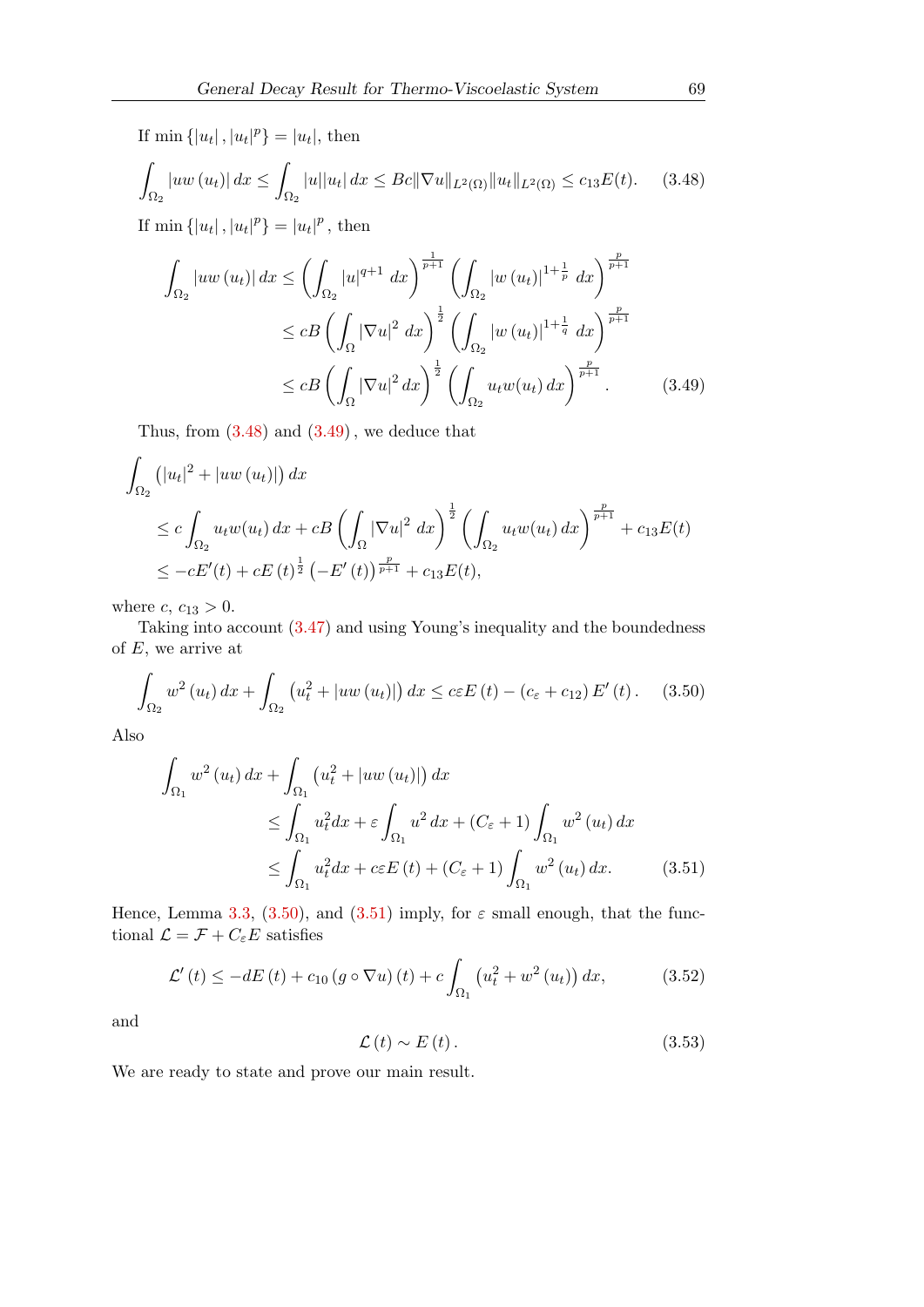<span id="page-13-4"></span>**Theorem 3.6.** Assume that  $(G1)$ – $(G4)$  hold. Then there exist positive constants  $c_1, c_2, c_3$  and  $\varepsilon_0$  such that the solution of  $(1.1)$ – $(1.7)$  satisfies

<span id="page-13-3"></span>
$$
E(t) \le \varepsilon_1 G_1^{-1} \left( k_1 \int_0^t \alpha(s) \, ds + c_2 \right), \quad t \ge 0,
$$
\n(3.54)

where

$$
G_1(t) = \int_t^1 \frac{1}{G_2(s)} ds \quad and \quad G_2(t) = tG'(\varepsilon_0 t).
$$

Here  $G_1$  is strictly decreasing and convex on  $(0,1]$  with  $\lim_{t\to 0} G_1(t) = +\infty$ .

Proof. It follows from  $(3.52)$  $(3.52)$ ,  $(2.2)$  $(2.2)$  and  $(3.4)$  $(3.4)$  that

$$
\alpha(t)\mathcal{L}'(t) \le -d\alpha(t) E(t) + c_{10}\alpha(t) (g \circ \nabla u)(t) + c\alpha(t) \int_{\Omega_1} \left( u_t^2 + w^2(u_t) \right) dx
$$
  
\n
$$
\le -d\alpha(t) E(t) - c_{14} (g' \circ \nabla u)(t) + c\alpha(t) \int_{\Omega_1} \left( u_t^2 + w^2(u_t) \right) dx
$$
  
\n
$$
\le -d\alpha(t) E(t) - mE'(t) + c\alpha(t) \int_{\Omega_1} \left( u_t^2 + w^2(u_t) \right) dx, \quad t \ge 0, \quad (3.55)
$$

where  $m$  and  $c_{14}$  are positive constants.

We then introduce  $\mathcal{H}(t) = \alpha(t)\mathcal{L}(t) + mE(t)$ , (clearly that  $\mathcal{H} \sim E$ ), using  $(G2)$ , so that  $(3.55)$  $(3.55)$  becomes

<span id="page-13-1"></span><span id="page-13-0"></span>
$$
\mathcal{H}'(t) \le -d\alpha(t) E(t) + c\alpha(t) \int_{\Omega_1} \left( u_t^2 + w^2(u_t) \right) dx.
$$
 (3.56)

Then we have two estimates:

Case 1. G is linear on  $[0, \varepsilon)$ : We deduce that

$$
\mathcal{H}'(t) \leq -d\alpha(t) E(t) + c\alpha(t) \int_{\Omega_1} u_t w(u_t) dx = -d\alpha(t) E(t) - cE'(t),
$$

which gives

$$
\left(\mathcal{H}+cE\right)'(t) \leq -d\alpha(t) E(t).
$$

Hence, using the fact that  $H+cE \sim E$ , we easily obtain

$$
E(t) \le c' e^{-c'' \int_0^t \alpha(s) ds} = c' G_1^{-1} \left( c'' \int_0^t \alpha(s) ds \right).
$$

Case 2. G is nonlinear on  $[0, \varepsilon)$ : To estimate the last integral in  $(3.56)$  $(3.56)$ , we use, for  $I(t)$  defined by

$$
I(t) = \frac{1}{|\Omega_1|} \int_{\Omega_1} u_t w(u_t) dx,
$$

Jensen's inequality to get

<span id="page-13-2"></span>
$$
G^{-1}(I(t)) \ge c \int_{\Omega_1} G^{-1}(u_t w(u_t)) dx.
$$
 (3.57)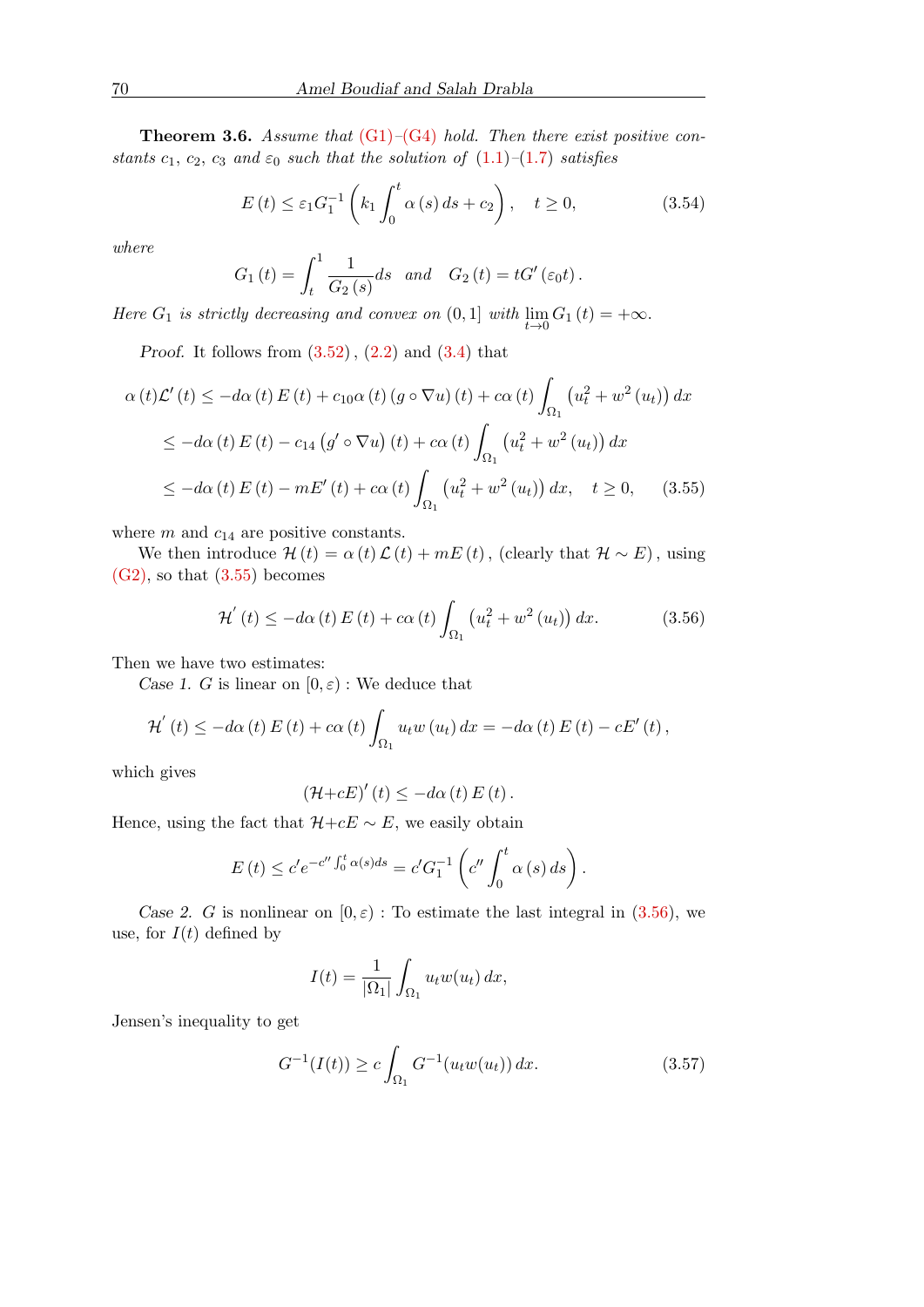Thus, using  $(2.5)$ ,  $(3.57)$  $(3.57)$ , we get

$$
\alpha(t)\int_{\Omega_1}\left(|u_t|^2+w(u_t)^2\right)dx\leq \alpha(t)\int_{\Omega_1}G^{-1}(u_t w(u_t))dx\leq c\alpha(t)G^{-1}(I(t)).
$$

Therefore, [\(3.56\)](#page-13-1) becomes

<span id="page-14-0"></span>
$$
R_0'(t) \le -d\alpha(t)E(t) + c\alpha(t)G^{-1}(I(t)),
$$
\n(3.58)

where  $R_0 = \alpha \mathcal{L} + E$ , and  $R_0 \sim E$  because of [\(3.53\)](#page-12-5).

Now, for  $\varepsilon_0 < \varepsilon$  and  $c_0 > 0$ , using [\(3.58\)](#page-14-0) and the fact that  $E' \leq 0$ ,  $G' > 0$ , and  $G'' > 0$  on  $(0, \varepsilon]$ , we find that the functional  $R_1$ , defined by

$$
R_1(t) = G'\left(\varepsilon_0 \frac{E(t)}{E(0)}\right) R_0(t) + c_0 E(t),
$$

satisfies, for some  $a_1, a_2 > 0$ ,

<span id="page-14-3"></span><span id="page-14-1"></span>
$$
a_1 R_1(t) \le E(t) \le a_2 R_1(t),\tag{3.59}
$$

and

$$
R'_1(t) = \varepsilon_0 \frac{E'(t)}{E(0)} G'' \left( \varepsilon_0 \frac{E(t)}{E(0)} \right) R_0(t) + G' \left( \varepsilon_0 \frac{E(t)}{E(0)} \right) R'_0(t) + c_0 E'(t)
$$
  
\n
$$
\leq -d\alpha(t) E(t) G' \left( \varepsilon_0 \frac{E(t)}{E(0)} \right) + c\alpha(t) G' \left( \varepsilon_0 \frac{E(t)}{E(0)} \right) G^{-1}(I(t))
$$
  
\n
$$
+ c_0 E'(t). \quad (3.60)
$$

Let  $G^*$  be the convex conjugate of G in the sense of Young (see [\[2,](#page-16-9) p. 61–64]). Then

$$
G^*(s) = s(G')^{-1}(s) - G[(G')^{-1}(s)] \quad \text{if } s \in (0, G'(\varepsilon)], \tag{3.61}
$$

and  $G^*$  satisfies the following generalized Young's inequality:

<span id="page-14-2"></span>
$$
AB \le G^*(A) + G(B), \quad \text{if } A \in (0, G'(\varepsilon)], B \in (0, \varepsilon]. \tag{3.62}
$$

With  $A = G' \left( \varepsilon_0 \frac{E(t)}{E(0)} \right)$ , and  $B = G^{-1}(I(t))$ , using [\(3.4\)](#page-4-1), [\(3.45\)](#page-11-2), [\(3.60\)](#page-14-1)–[\(3.62\)](#page-14-2), we arrive at

$$
R'_1(t) \le -d\alpha(t)E(t)G' \left(\varepsilon_0 \frac{E(t)}{E(0)}\right) + c\alpha(t)G^* \left(G' \left(\varepsilon_0 \frac{E(t)}{E(0)}\right)\right) + c\alpha(t)I(t) + c_0E'(t) \le -d\alpha(t)E(t)G' \left(\varepsilon_0 \frac{E(t)}{E(0)}\right) + c\varepsilon_0\alpha(t) \frac{E(t)}{E(0)}G' \left(\varepsilon_0 \frac{E(t)}{E(0)}\right) - cE'(t) + c_0E'(t).
$$

Consequently, with suitable choices of  $\varepsilon_0$  and  $c_0$ , we obtain

<span id="page-14-4"></span>
$$
R_1'(t) \le -k\alpha(t) \left(\frac{E(t)}{E(0)}\right) G' \left(\varepsilon_0 \frac{E(t)}{E(0)}\right) = -k\alpha(t) G_2 \left(\frac{E(t)}{E(0)}\right),\tag{3.63}
$$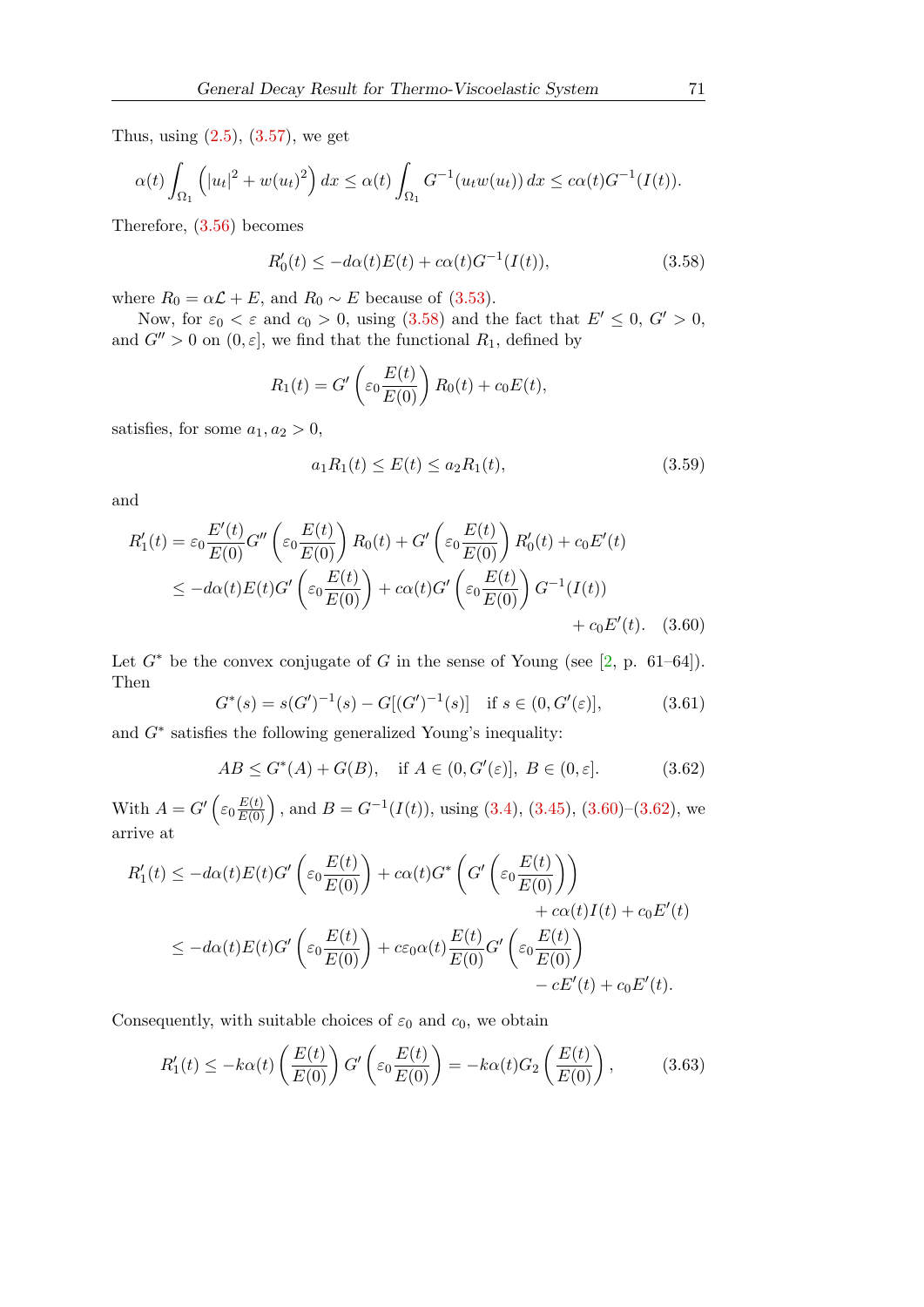where  $G_2(t) = tG'(\varepsilon_0 t)$ . Since

$$
G_2'(t) = G'(\varepsilon_0 t) + \varepsilon_0 t G''(\varepsilon_0 t),
$$

then, using the strict convexity of G on  $(0, \varepsilon]$ , we find that  $G'_2(t)$ ,  $G_2(t) > 0$  on  $(0, 1]$ . Thus, with  $R(t) = \frac{a_1 R_1(t)}{E(0)}$ , and using  $(3.59)$  and  $(3.63)$ , we have

<span id="page-15-0"></span>
$$
R(t) \sim E(t) \tag{3.64}
$$

and, for some  $k_1 > 0$ ,

$$
R'(t) \le -k_1 \alpha(t) G_2(R(t)).
$$

Then a simple integration gives, for some  $k_2 > 0$ ,

R

<span id="page-15-1"></span>
$$
R(t) \le G_1^{-1}(k_1 \int_0^t \alpha(s)ds + k_2), \tag{3.65}
$$

where  $G_1(t) = \int_t^1$ 1  $\frac{1}{G_2(s)}ds$ . Here we used the properties of  $G_2$  and the fact that  $G_1$  is strictly decreasing on  $(0, 1]$ . Using  $(3.64)$ – $(3.65)$ , we obtain  $(3.54)$ .  $\Box$ 

#### **3.1. Remark.** If  $w$  satisfies

<span id="page-15-2"></span>
$$
w_0(|s|) \le |w(s)| \le w_0^{-1}(|s|) \quad \text{for all } |s| \le \varepsilon \tag{3.66}
$$

and

$$
c_1 |s| \le |w(s)| \le c_2 |s| \quad \text{for all } |s| \ge \varepsilon
$$

for some strictly increasing function  $w_0 \in C^1([0, +\infty))$ , with  $w_0(0) = 0$ , and positive constants  $c_1, c_1, \varepsilon$  and the function G, defined by  $G(s) = \sqrt{\frac{s}{2}}w_0\left(\sqrt{\frac{s}{2}}\right)$ , is strictly convex  $C^2$  function on  $(0, \varepsilon]$  when  $w_0$  is nonlinear, then  $(G2)$  is satisfied. This kind of hypothesis, where  $(G2)$  is weaker, was considered by Liu and Zuazua [\[11\]](#page-16-6), and Alabau-Boussouira [\[1\]](#page-16-7).

3.2. Examples. We give same examples which were considered by Messaoudi and Mustafa [\[14\]](#page-17-8) to illustrate the energy decay rates given by Theorem [3.6.](#page-13-4) Here we assume that w satisfies  $(3.66)$  near the origin with the following various examples for  $w_0$ :

(1) If  $w_0(s) = cs^p$  and  $p \ge 1$ , then  $G(s) = cs^{\frac{p+1}{2}}$  satisfies [\(G2\).](#page-2-3) By using Theorem [3.6,](#page-13-4) we easily obtain

$$
E(t) \le ce^{-c'\int_0^t \alpha(s)ds} \quad \text{if } p = 1,
$$
  

$$
E(t) \le c\left(c'\int_0^t \alpha(s)ds + c''\right)^{-\frac{2}{p-1}} \quad \text{if } p > 1.
$$

(2) If  $w_0(s) = e^{-1/s}$ , then [\(G2\)](#page-2-3) is satisfied for  $G(s) = \sqrt{\frac{s}{2}}e^{-\sqrt{2}/\sqrt{s}}$  near zero. Therefore, we get

$$
E(t) \le c \left( \ln \left( c' \int_0^t \alpha(s) ds + c'' \right) \right)^{-2}.
$$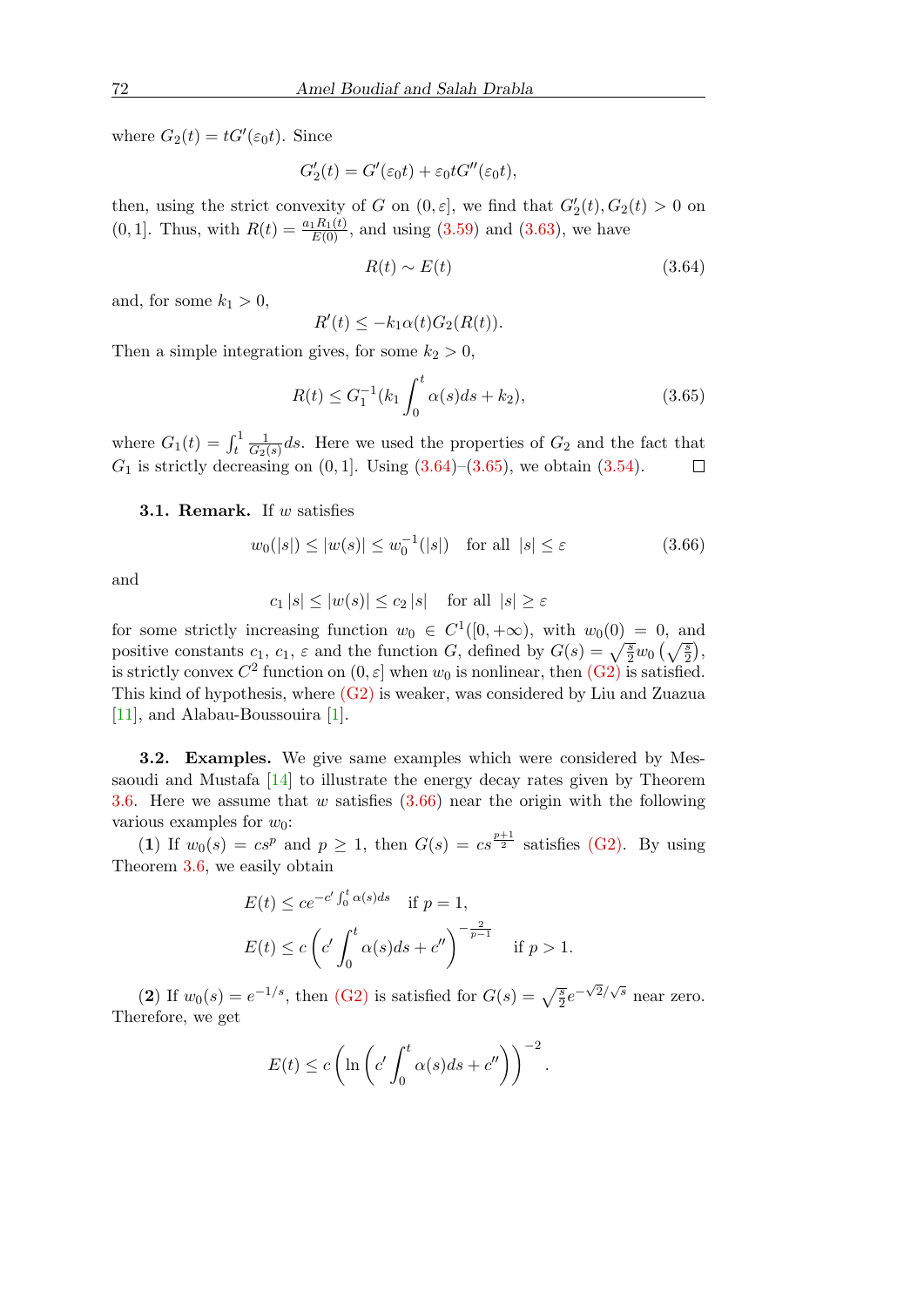(3) If  $w_0(s) = \frac{1}{s}e^{-1/s^2}$ , then [\(G2\)](#page-2-3) is satisfied for  $G(s) = e^{-2/s}$  near zero. Then we obtain

$$
E(t) \le c \left( \ln \left( c' \int_0^t \alpha(s) ds + c'' \right) \right)^{-1}.
$$

(4) If  $w_0(s) = \frac{1}{s}e^{-(\ln s)^2}$ , then [\(G2\)](#page-2-3) is satisfied for  $G(s) = e^{-\frac{1}{4}(\ln \frac{s}{2})^2}$  near zero. Thus, we have the following energy decay rate

$$
E(t) \le c e^{-2(\ln(c' \int_0^t \alpha(s) ds + c''))^{\frac{1}{2}}}.
$$

### References

- <span id="page-16-7"></span>[1] F. Alabau-Boussouira, Convexity and weighted integral inequalities for energy decay rates of nonlinear dissipative hyperbolic systems, Appl. Math. Optim. 51 (2005),  $61-105$ .
- <span id="page-16-9"></span>[2] V.I. Arnold, Mathematical Methods of Classical Mechanics, Springer, New York, 1989.
- <span id="page-16-8"></span>[3] A. Boudiaf, S. Drabla, and F. Boulanouar, General decay rate for nonlinear thermoviscoelastic system with a weak damping and nonlinear source terme, Mediterr. J. Math., DIO 10.1007 (2015)
- <span id="page-16-2"></span>[4] F. Boulanouar and S. Drabla, General boundary stabilization result of memory-type thermo-elasticity with second sound, Electron. J. Diff. Equ. 202 (2014), 1–18.
- [5] M.M. Cavalcanti, V.N.D. Cavalcanti, and J. A. Soriano, Exponential decay for the solution of semilinear viscoelastic wave equations with localized damping, Electron. J. Differ. Equ. 44 (2002), 1–14.
- <span id="page-16-3"></span>[6] M.M. Cavalcanti, V.N.D. Cavalcanti, and I. Lasiecka. Well-posedness and optimal decay rates for the wave equation with nonlinear boundary damping-source interaction, J. Differ. Equ. 236 (2007), 407–459.
- <span id="page-16-1"></span>[7] S. Drabla, S.A. Messaoudi, and F. Boulanouar, A general decay result for a multidimensional weakly damped thermoelastic system with second sound, Discrete Contin. Dyn. Syst. Ser. B 22 (2017), 1329–1339.
- <span id="page-16-4"></span>[8] I. Lasiecka and D. Tataru, Uniform boundary stabilization of semilinear wave equation with nonlinear boundary damping, Differential Integral Equations 8 (1993), 507–533.
- [9] I. Lasiecka and D. Toundykov, Energy decay rates for the semilinear wave equation with nonlinear localized damping and source terms, Nonlinear Anal. **64** (2006), 1757–1797.
- <span id="page-16-5"></span>[10] I. Lasiecka and D. Toundykov, Regularity of higher energies of wave equation with nonlinear localized damping and a nonlinear source, Nonlinear Anal. 69 (2008), 898–910.
- <span id="page-16-6"></span>[11] W.J. Liu and E. Zuazua, Decay rates for dissipative wave equations, Ric. Math. 48 (1999), 61–75.
- <span id="page-16-0"></span>[12] S.A. Messaoudi, Local Existence and blow up in thermoelasticity with second sound, Comm. Partial Diff. Equ. 26 (2002), 1681–1693.